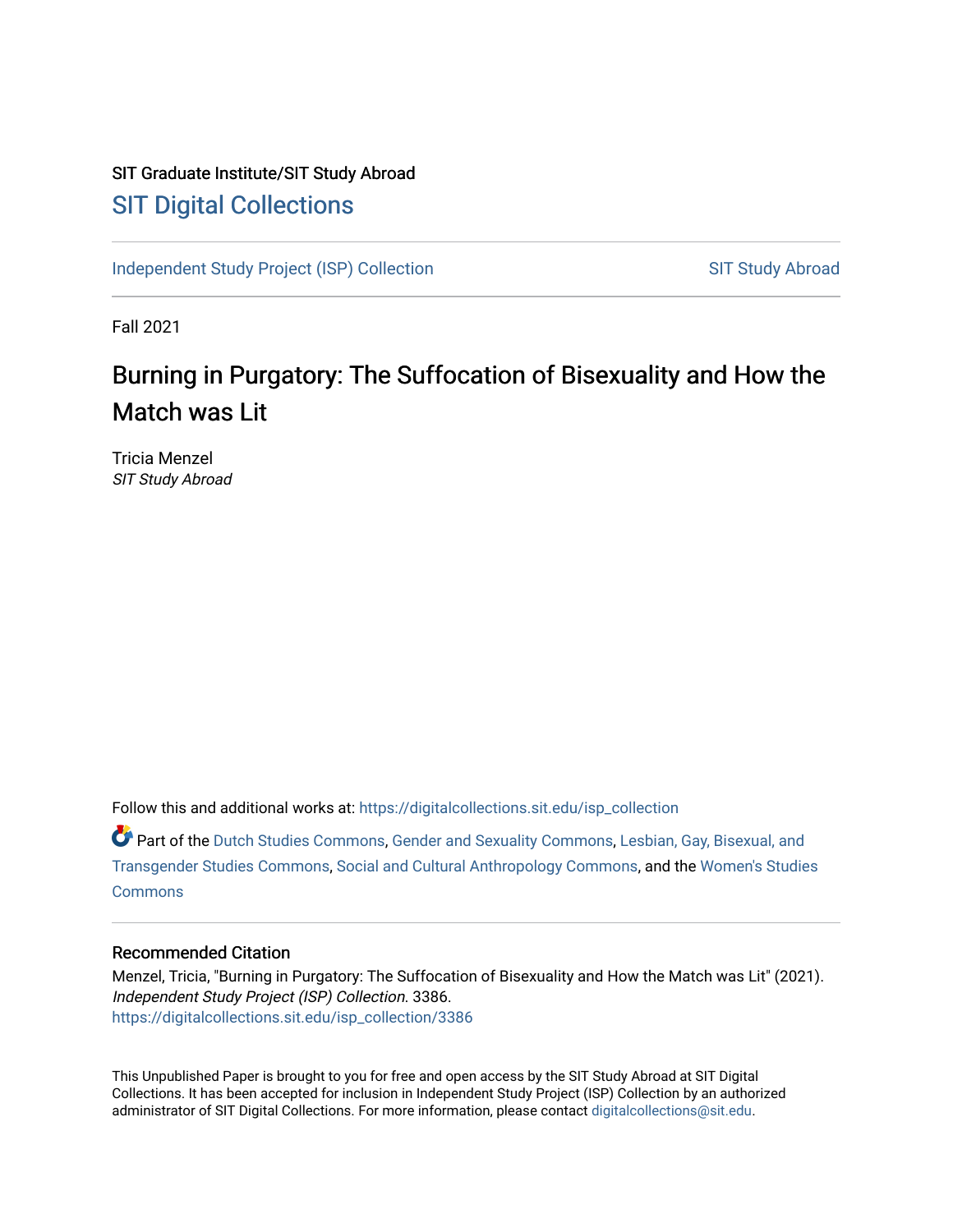Burning in Purgatory: The Suffocation of Bisexuality and How the Match was Lit Tricia Menzel

Academic Director and Advisor: Jana Byars

University of Colorado Boulder Department of Psychology

Europe, Netherlands, Amsterdam Submitted in partial fulfilment of the requirements for The Netherlands: International Perspectives on Sexuality & Gender, SIT Study Abroad, Fall 2021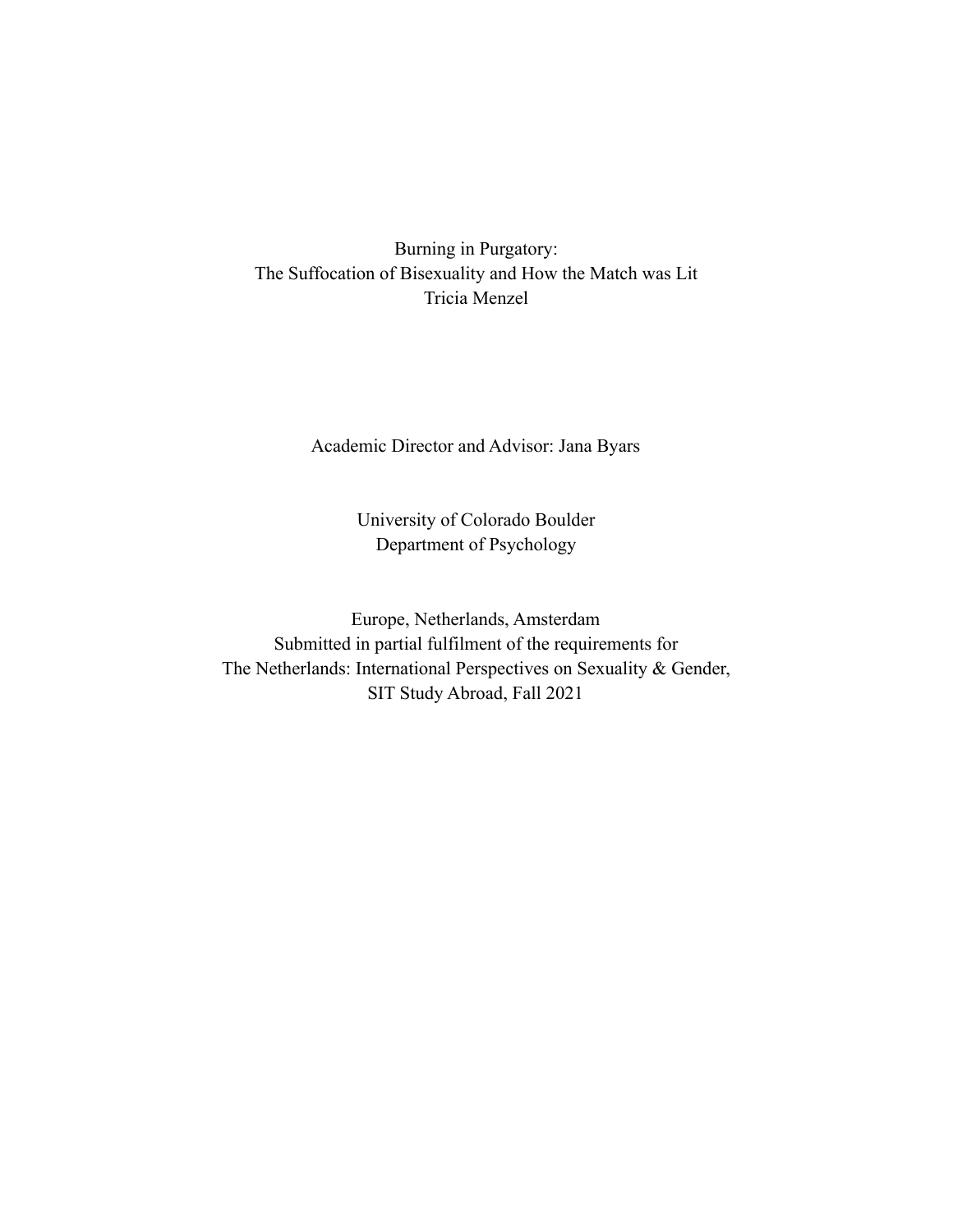#### **Abstract**

The present study examines the way in which bisexuality is experienced and conceptualized in the city of Amsterdam, and how this influences bisexuality's existence as a sexual identity. Data was collected through conducting one-on-one open-ended interviews with six queer women living in Amsterdam, five of whom are attracted to all genders. Interviews included themes of binegativity, conforming to lesbianism for safety in queer spaces, the additional mental load bisexual women carry, the perception that bisexual women are delusional to their real selves. These themes are then analyzed in order to give reason to the dissolving of the bisexual identity. This study gives light to how difficult it is to navigate being bisexual even in the famously queer city of Amsterdam, and how this has contributed to a flight from the bisexual label.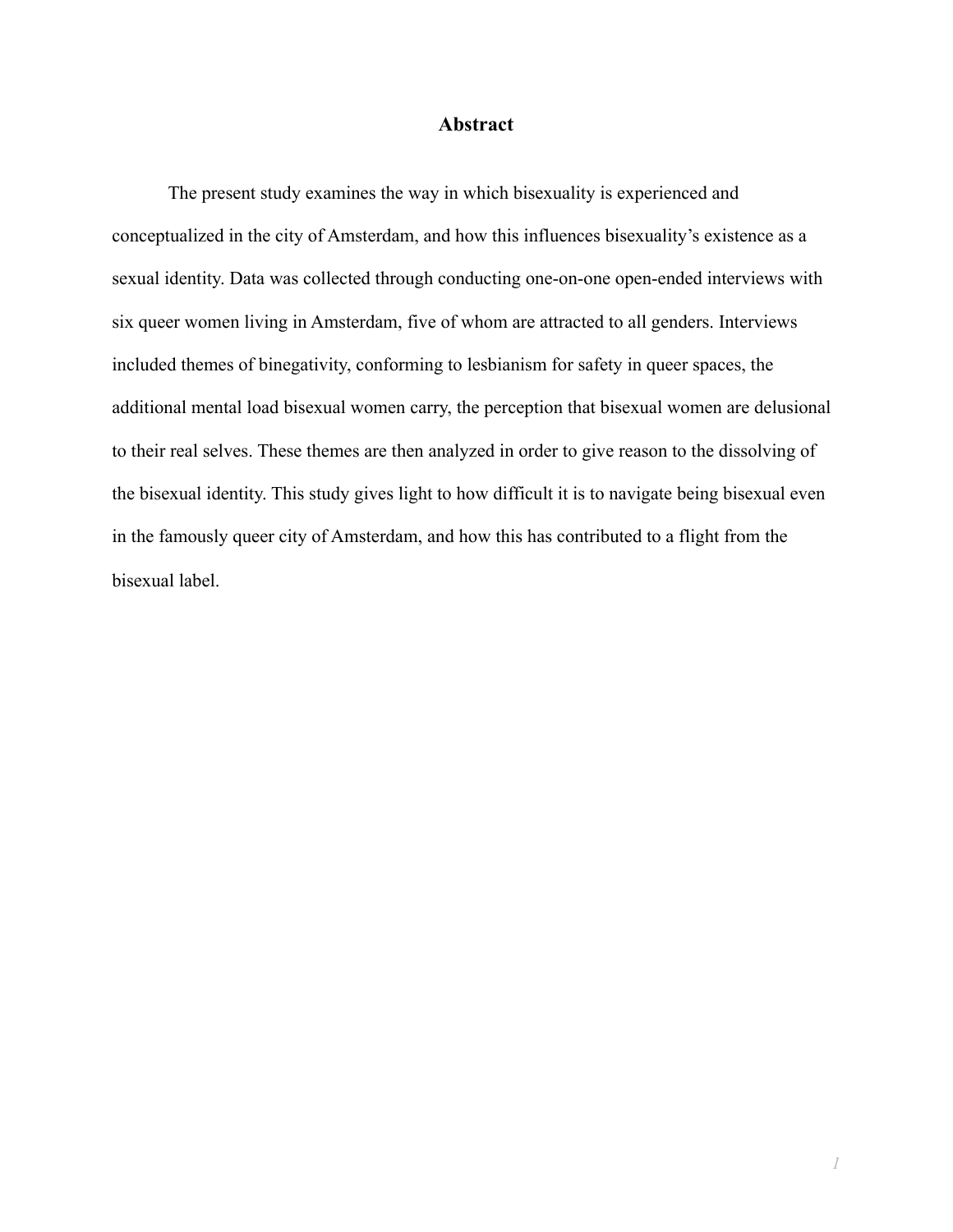#### **Acknowledgements**

First of all, thank you to my haters (biphobic people). You are my muse.

Thank you to my parents for sending me on this great adventure. My accomplishments are the direct result of your support and love; I wouldn't be who I am today without your dedication to help me arrive at the places in which I've grown most.

Thank you to Olivia Murray, Claire Zable, Savanna Hang and Cam Jury for the way you've sown love into my time here. Our memories are some of my most cherished, our laughs together have been some of my hardest.

Thank you to Jana Byars for the endless faith I sometimes felt was misplaced in me. The importance of your guidance for the completion of this study cannot be understated. I will miss throwing my whole heart and mind into exploring ideas for this research together.

And most importantly, thank you to my participants for sharing with me some of the most intimate details of your personhood. This study would simply not exist without your trust in my ability to tell your stories.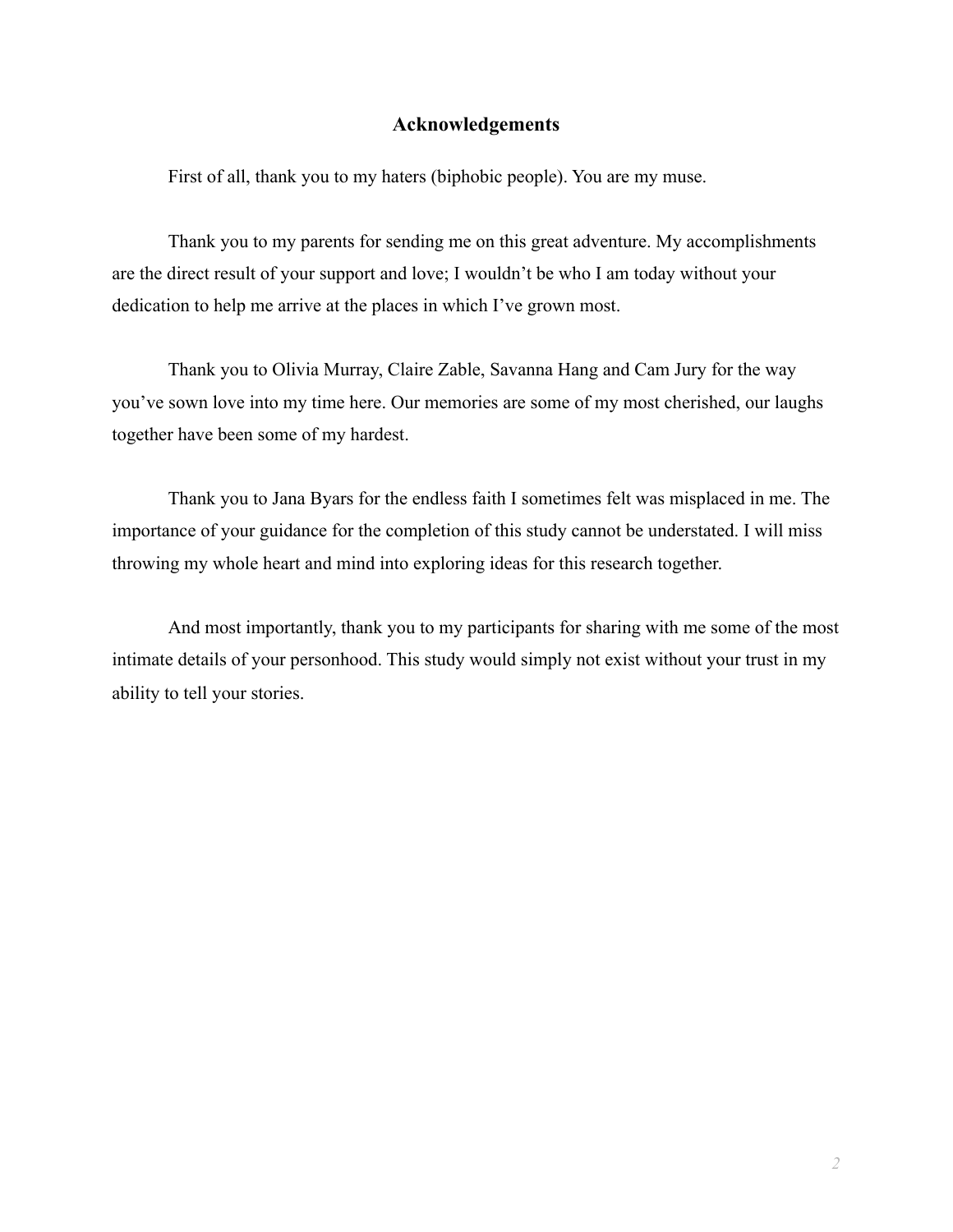| <b>Table of Contents</b>                       |                |
|------------------------------------------------|----------------|
| <b>ABSTRACT</b>                                | $\mathbf{1}$   |
| <b>ACKNOWLEDGEMENTS</b>                        | $\overline{2}$ |
| <b>TABLE OF CONTENTS</b>                       | 3              |
| <b>INTRODUCTION</b>                            | $\overline{4}$ |
| Considerations                                 | 6              |
| Language Choice                                | 6              |
| <b>International Amsterdam</b>                 | $\overline{7}$ |
| A Note on Sexuality Studies                    | 8              |
| <b>METHODS</b>                                 | 10             |
| Methodology                                    | 10             |
| Participants                                   | 12             |
| <b>RESULTS AND ANALYSIS</b>                    | 13             |
| Binegativity                                   | 13             |
| Conformity to Lesbianism                       | 16             |
| Mental Load of Bisexuality                     | 20             |
| <b>Self Delusion</b>                           | 23             |
| Losing Bisexuality                             | 26             |
| Dutch Bisexuality: an Alternative Way Forward? | 30             |
| <b>CONCLUSION</b>                              | 33             |
| Limitations                                    | 34             |
| <b>Future Directions</b>                       | 35             |
| <b>BIBLIOGRAPHY</b>                            | 36             |
| <b>APPENDIX</b>                                | 37             |
| <b>Interview Guide</b>                         | 37             |
| Google Form for Research Outreach              | 38             |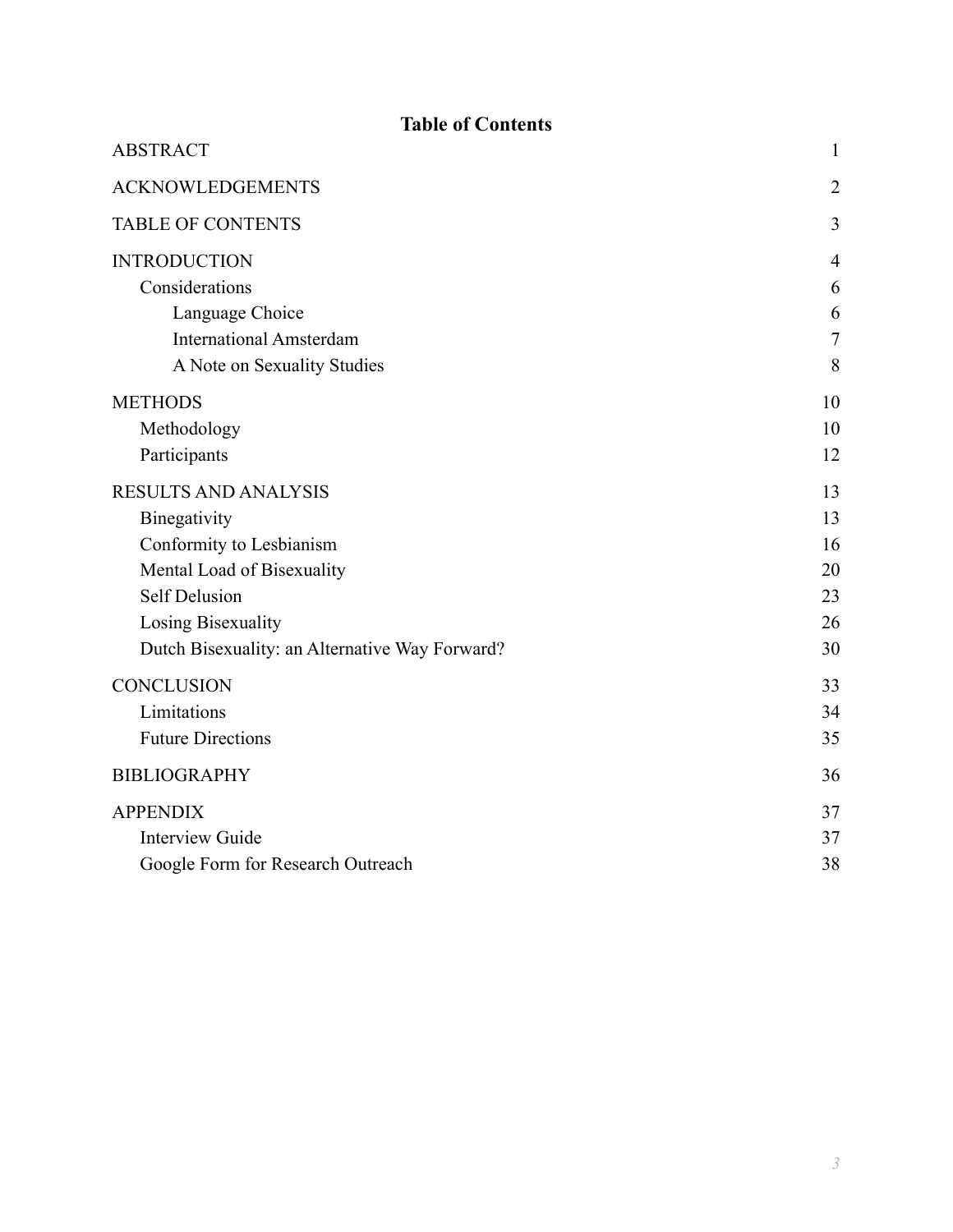#### **Introduction**

"I think maybe you just don't understand that biphobia is kind of just a part of lesbian culture," one of my fellow classmates said as we strolled around on a rainy day in Den Haag. I [thought to myself how lucky she was that she was walking in front of me, because there was no hiding the disdain on my face as those words fell out of her mouth. I curled my face into a confused sort of snarl with my brows furrowed and lip slightly lifted, wanting to offer that maybe the fifth day of quarantine was rattling her brain a bit more than mine. But all the benefit of the doubt in the world couldn't mask the upset I felt that my hope for a reprieve from biphobia had already been laid to rest, however lofty that hope was. It wasn't only her blatant acceptance of biphobia that made me bristle, but the idea that one should ever be so matter-of-fact about accepting discrimination within their community. Especially a community that prides itself on acceptance for all.

I grew up in a place that was wise enough to not explicitly reject being gay, but still allowed homophobia to be heard in the fierce suspicion of others sexualities and the subtle danger that kind of policing entails. I've spent most of my life surrounded by straight people, my mind littered with the toxicity of internalized homophobia. So when it came time for me to decide on somewhere to study abroad, a deciding factor was whether or not I would be comfortable being bisexual in the place I chose to study. Amsterdam seemed like a perfect fit, supported by its queer reputation and the glowing pride flag that enveloped two students on the SIT Amsterdam webpage.

Despite the idea that Amsterdam is the promised land for LGBTQIA+ people, I worried before arriving about how my bisexual identity would be recieved. I'd only ever been in serious relationships with men, and I often feel like upon looking at me the snap judgement is that I am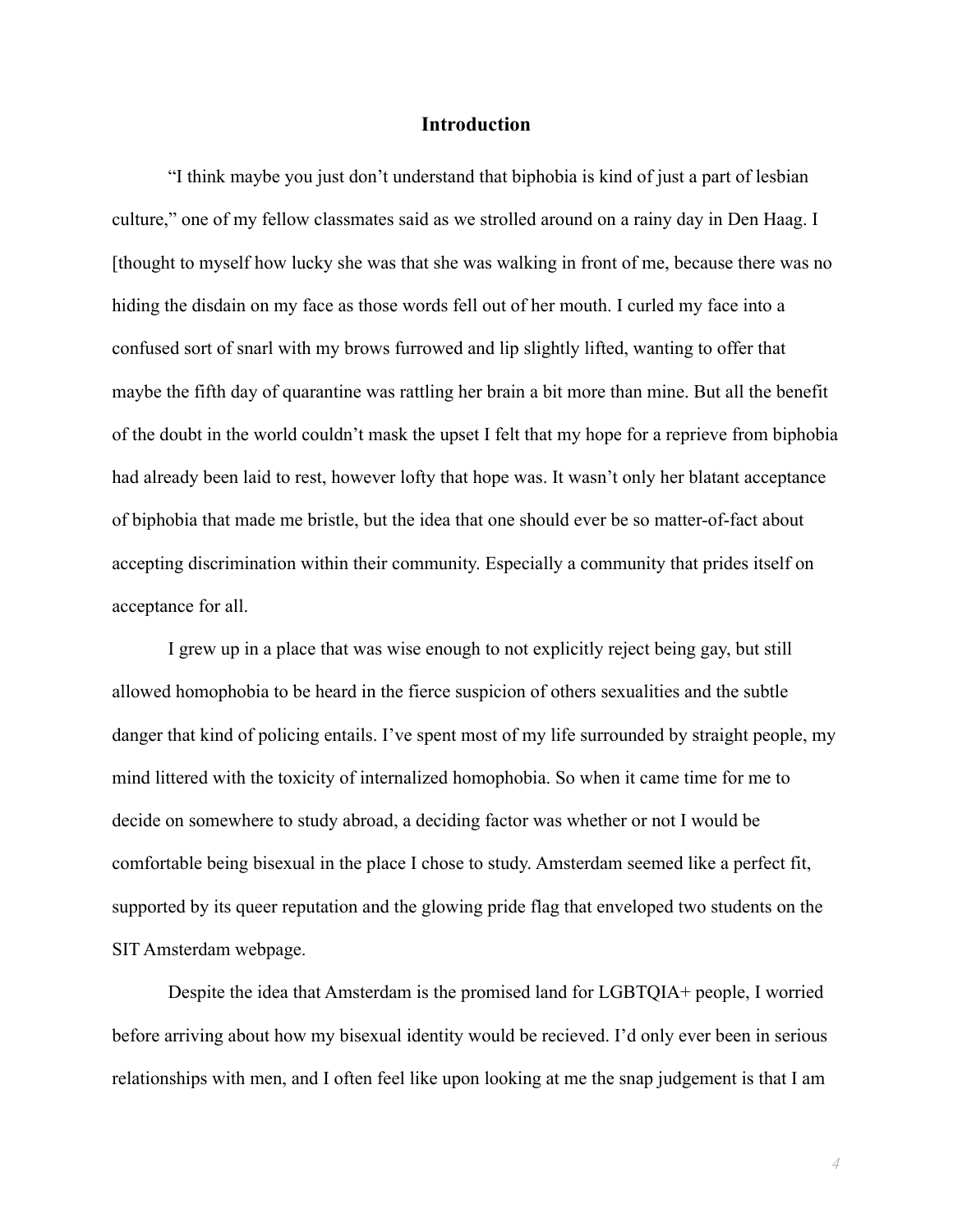not gay in the slightest. With this in mind, I knew I wasn't going to be upfront about my sexuality and would instead just allow people to assume whatever label they wanted to give me from the experiences and feelings I described.

I soon realized this was for good reason, as it did not take long for me to hear biphobia around me. Fellow students who must have forgotten the kind of study abroad program they signed up for slid biphobia into conversation with me, and I let them. I swallowed their discrimination as I was used to at home, but it sparked something different in me here. I felt angry— I wanted better, for me as well as other queer women. I know that we as a community can do better, I fear that by believing biphobia is a fact of the world we in turn are excusing ourselves from the responsibility of challenging it. By trying to distance themselves from men, it feels that lesbians and bisexual women suffering from internalized biphobia have chosen to leave their other queer sisters out in the cold, essentially throwing the baby out with the bath water. The connection of biphobia and rejecting men was upsetting to me— it implied that through rejecting men that lesbian women must channel their anger at bisexual women.

I came to Amsterdam in a fragile state with my sexuality, and I wanted to know if I was highly sensitive to perceiving biphobia or if even a place that is heralded for its queerness could also carry this disease. My fellow students were all American and I realized, queer studies fanatics or not, they were all too suspecitale to carrying the same discriminatory beliefs overseas. I thought maybe *real* Amsterdam residents would be better. With this thought, the seedling of my research was planted.

This research sought to understand the climate of queer women here in Amsterdam, and although I did not seek out bisexual women and their experiences of biphobia, it became clear throughout the interviewing process that this was a pertinent issue here. Even here, biphobia was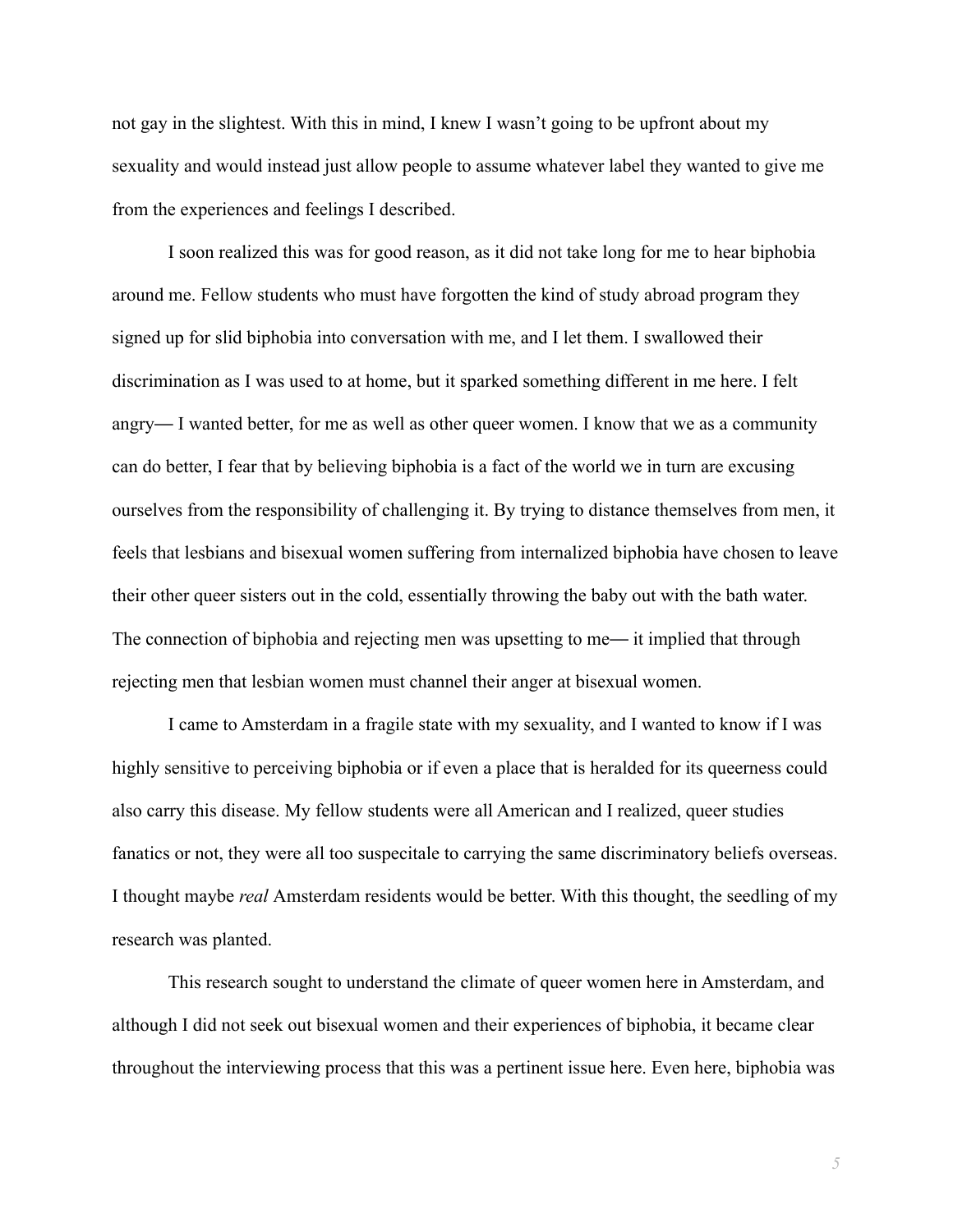sown into the experiences of bisexual women. What I found far more curious was the way this began to shift bisexuality as an identity category. I listened as time and time again, women who were attracted to both men and women seemed to skirt around the label bisexual. Much like the way I chose to omit any obvious indicator of my bisexuality upon arriving in Amsterdam, my participants were nearly all doing the same.

I was watching as my world within and around me changed, and I wanted to know why. I watched women in my program, myself included, fleeing from the bisexual label when asked about their identity. I watched participants squirm around using the word "bisexual" to describe themselves. And so I wanted to look at the ground we were leaving, picking at the dust and dirt, and look to where we were all running to. Why did we begin to flee in the first place? Is where we're going better than where we are coming from? Did it offer us solace, or just silence? In essence, I wondered: *What in the world is happening to the bisexuals?*

This study explores the experience of five bisexual and one lesbian woman living in Amsterdam, and how their lives form and are formed by the biphobia that persists here. I will analyze themes of binegativity, bierasure through the idea of self-delusion, the mental strain bisexual women endure, and the pressure for bisexual women to conform to lesbianism. Drawing from these four domains, I will analyze how the bisexual identity has been affected by their presence, and discuss possible outcomes of this. I theorize that the loss of the bisexual label can be attributed to the four domains that make bisexuality a hostile environment.

#### **Considerations**

#### *Language Choice*

There are many varieties of vocabulary used within queer communities, and identity labels are deeply personal to each individual. Although a majority of my participants are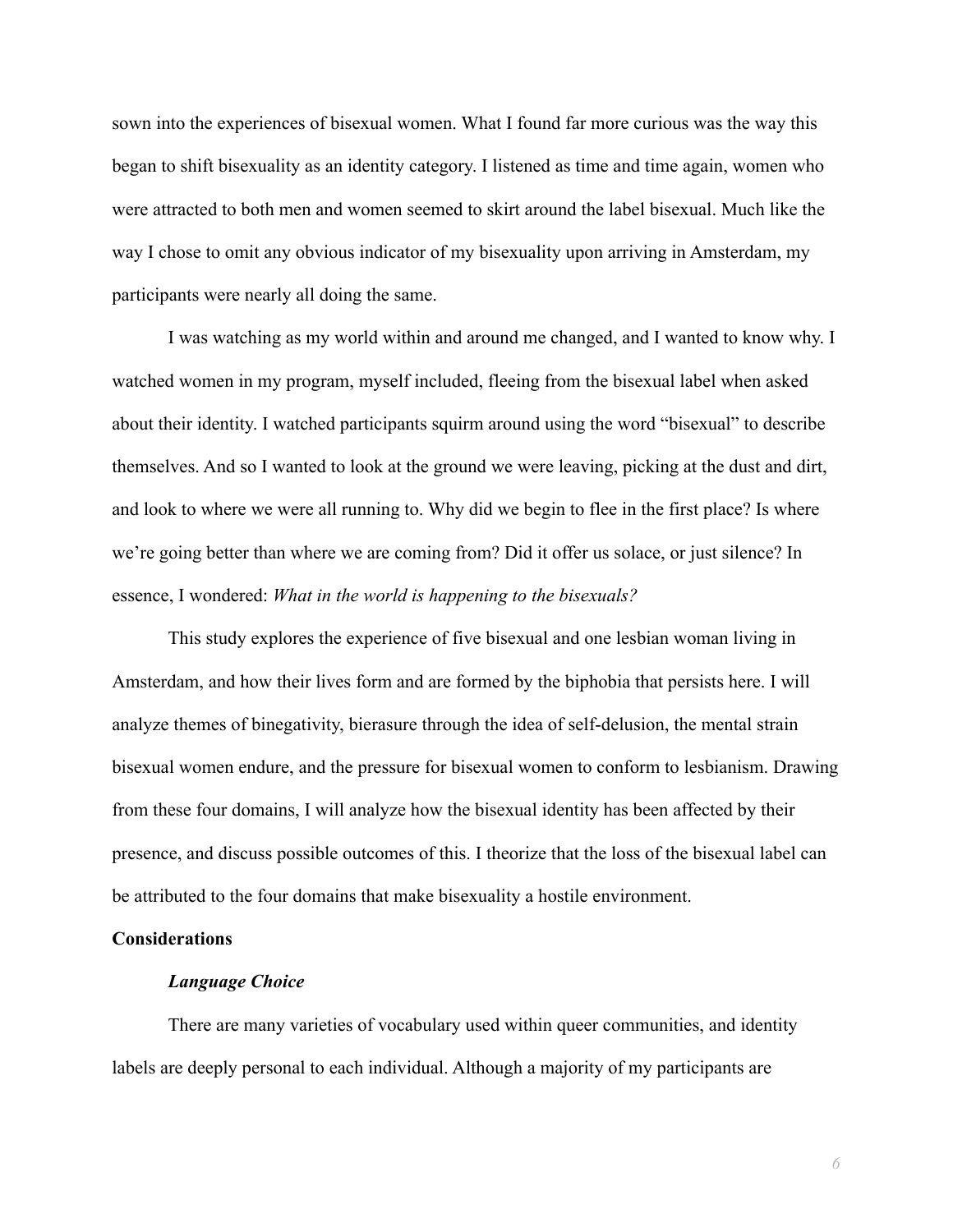attracted to both men and women, not all freely use the label of bisexual (but understand how the label may be applicable to their sexual desires). When concerning a specific participant, the label they choose to identify with will be used and/or described. However, when drawing conclusions from the data and applying it more broadly, the term "bisexual" will be used for participants who experience attraction to both men and women. The implications of the grouping of participants together in this way is not without negative impacts, as not all participants would choose that identity marker for themselves. But for the purpose of communicating results on women who are attracted to both men and women and their experience in Amsterdam, the term bisexual is most clear and concise.

Queer can refer to ones gender identity, but for the purposes of this study it is used to describe non-heterosexual identites (including, but not limited to: homosexuality, bisexuality, pansexuality, and asexuality). Queer communities can be understood as communities comprising of LGBTQIA+ people. Although "queer communities" and "LGBTQIA+ communities" are nearly interchangeable, few participants used the term "LGBTQIA+" as it is a bit clunkier to say. Participants most often referred to safe spaces for LGBTQIA+ people as queer spaces and/or queer communities.

#### *International Amsterdam*

The international nature of Amsterdam means the city exists partially outside of Dutch culture, it becomes a meeting point for all sorts of ideas that may fall outside of the Dutch ideal. It is important to note that many of my participants were not born and raised in the Netherlands. I do not believe this distorts the data, as Amsterdam is a famously international city, meaning that the queer scene here cannot be exclusively Dutch. The international people who exist in queer spaces in Amsterdam import their own ideas and prejudices that influence the queer scene in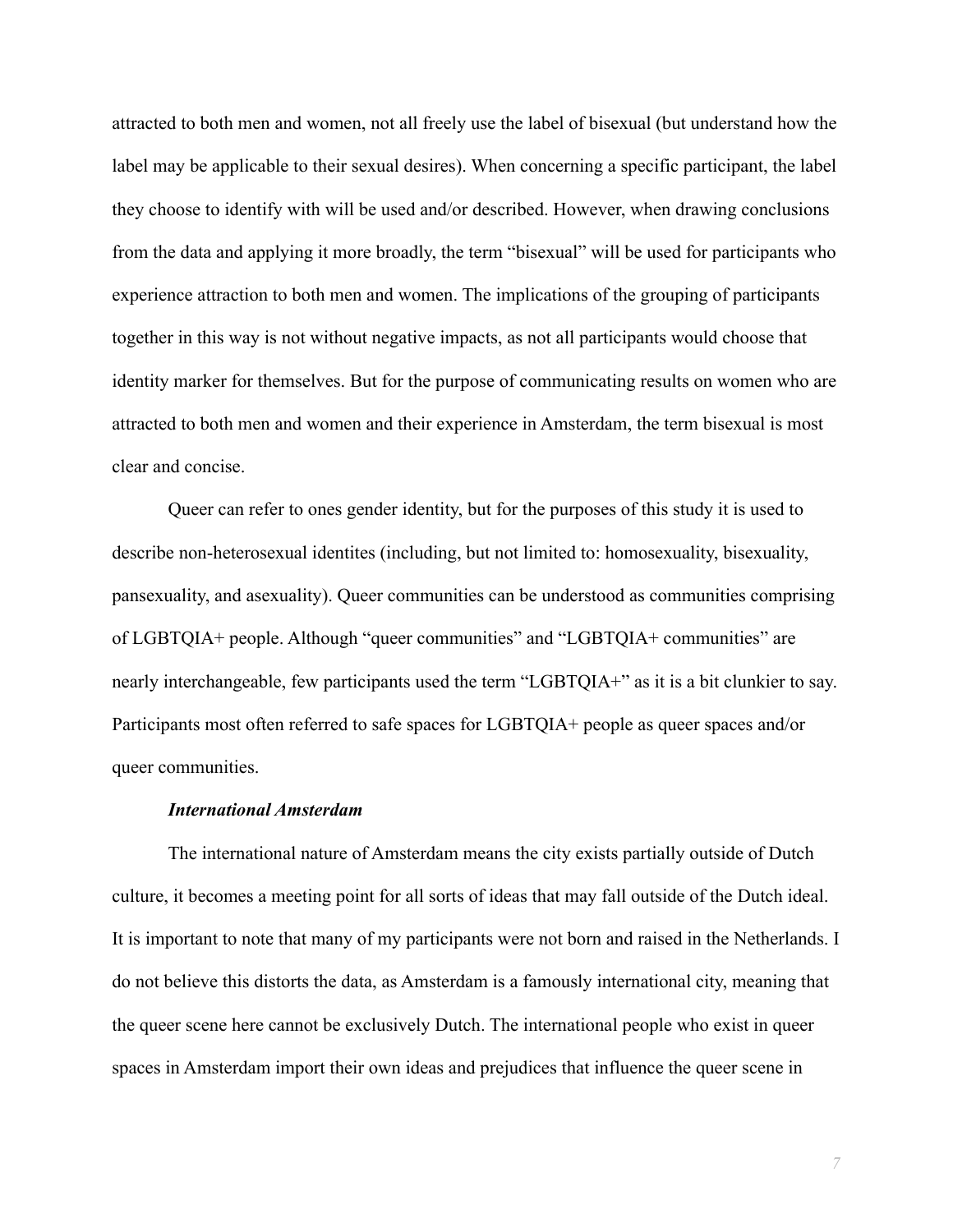Amsterdam. It seems the city is not merely a city of the Netherlands, but a city of the world. The city exists as a meeting point of cultures; the streets are filled with the song of languages from all over the world, not only Dutch. Some come to Amsterdam from their home countries so that they can experience their queerness for the first time in a place that is generally free and accepting of it. But their views are not always in line with how the Dutch seem to view things, as was highlighted in my interview with Zoë.

This highlights not only my decision to not specifically and exclusively seek out Dutch participants, but the value of a study that occurs in a city such as Amsterdam. A study in Amsterdam can speak more broadly to the world than one may expect from a study in a city of similar size. Amsterdam's reputation as the epicenter of liberalism and queerness make it a perfect place to study queer communities, but its internationality makes it a perfect place to get a broadly applicable glimpse into our world, and what happens when all its corners come together.

#### *A Note on Sexuality Studies*

I am aware of the implications of writing about something so sacred to the individual, something that by putting it into words gets us further away from what it truly is. The internal experience of sexuality is something so wonderfully intangible that it feels like a piece of it is inevitably lost in trying to capture it; domestication seems at odds with its nature. For many of my participants, the beauty of bisexuality and/or queerness is its ability to evade easy definition and clarity. It can be molded to who they are individually; it has no absolutes. But that also means they seem to be chronically misunderstood. James McLean has gone so far as to say that "bisexuality, with all its disparate definitions and identifications, can also be considered an identity without essence", and that may be both a blessing and a curse [\(McLean, 2003\).](https://www.zotero.org/google-docs/?SX2fwh)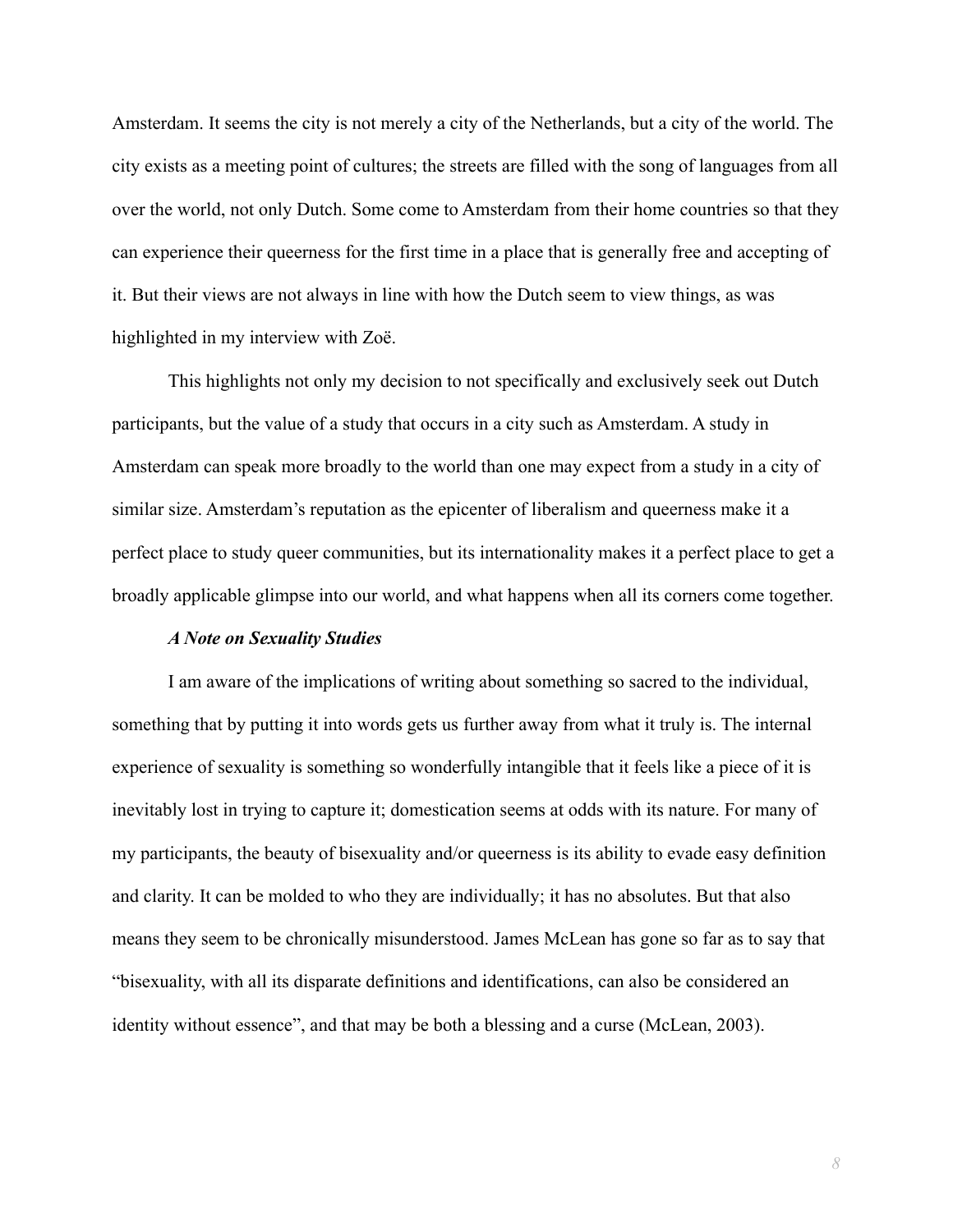By studying and writing about sexuality, I am thus granted with the responsibility of trying to balance the art of expanding understanding of a concept while not limiting it. The responsibility I have to my participants, and the queer community as a whole, is not lost on me. I can only hope that by trying to outline the struggles and discrimnation bisexual women face that I will help to foster more acceptance within the LGBTQIA+ community, so that this study can be a worthy sacrifice for my participants.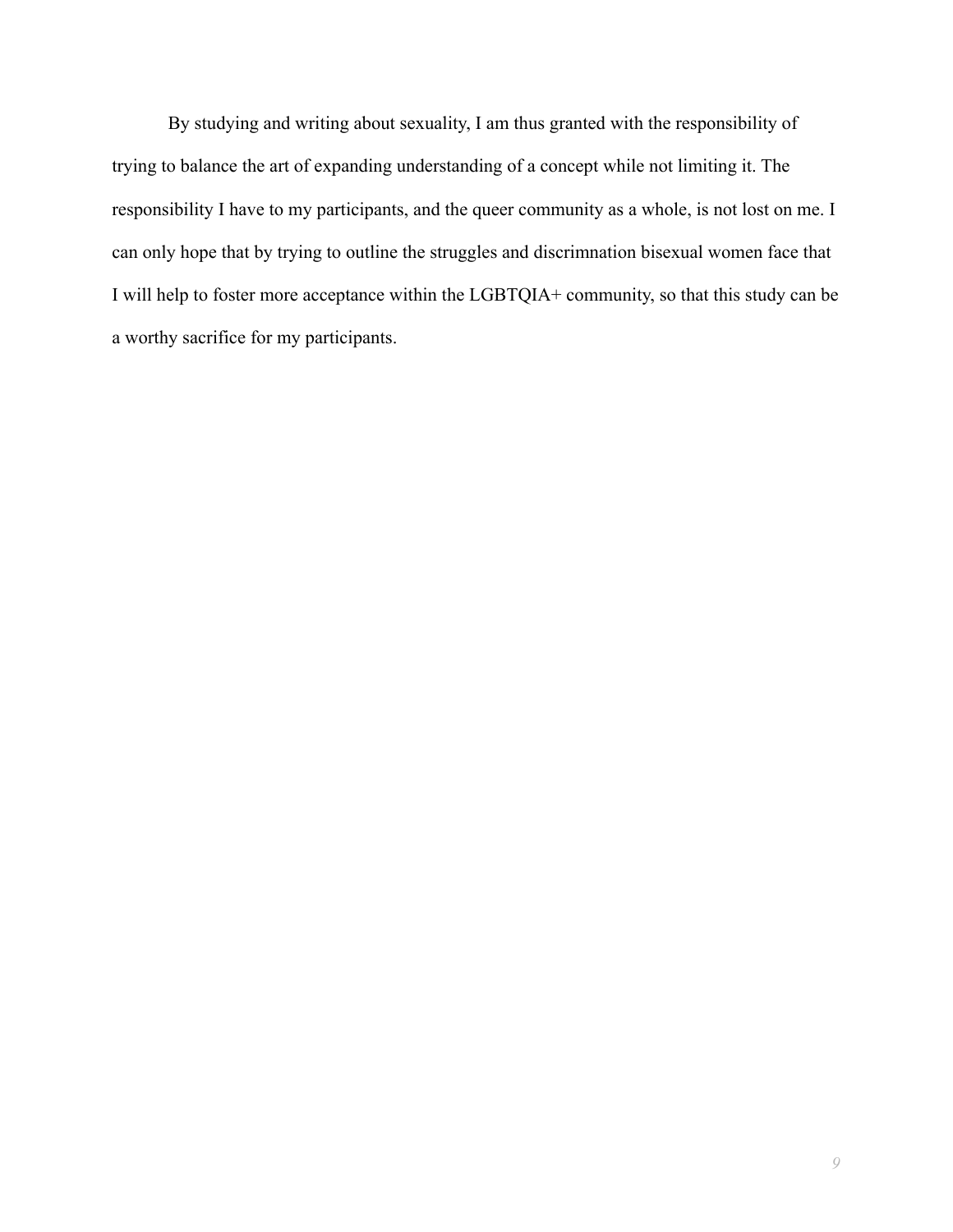#### **Methods**

Participants were found in a digital outreach method. I created a Google Form asking for the name, WhatsApp phone number, and e-mail of possible participants. This Google Form was sent to a WhatsApp group chat that was created for queer women to meet up in Amsterdam. Access to this WhatsApp group was acquired on the dating app Hinge, on which a woman had the link to the group chat on her profile explaining that she was creating a group for queer women in Amsterdam. The group chat was not made by me, nor was I an admin of it.

I invited the women in this group chat to click on the link to my Google Form if they were interested in participating in my study, and received 12 responses in total. From there, I texted each individual to begin scheduling an interview time, usually within the week of first contact. We collaborated on where we would meet, prioritizing the time of my participants. Of the six women who I interviewed, three were interviewed in cafes around Amsterdam, one in the SIT office, and two welcomed me into their apartments for interviewing. The six women who responded to my Google Form but were not interviewed were not excluded for any particular reason; they were not included due to a variety of reasons such as schedule conflicts and lack of a response to my original outreach text.

Inclusion criterion for my study was basic: women who are attracted to women in some capacity. Exclusion criteria were basic as well: anyone under the age of 18 would not be able to participate, as well as women who are exclusively attracted to men. However, no one who would be excluded due to this criteria responded to my Google Form.

Interviews were strictly one-on-one in nature, and lasted from 30 minutes to 100 minutes with an average of 65 minutes. Prior to beginning the interview, I had participants read the consent form and ask if they had any questions before they signed. After signing the consent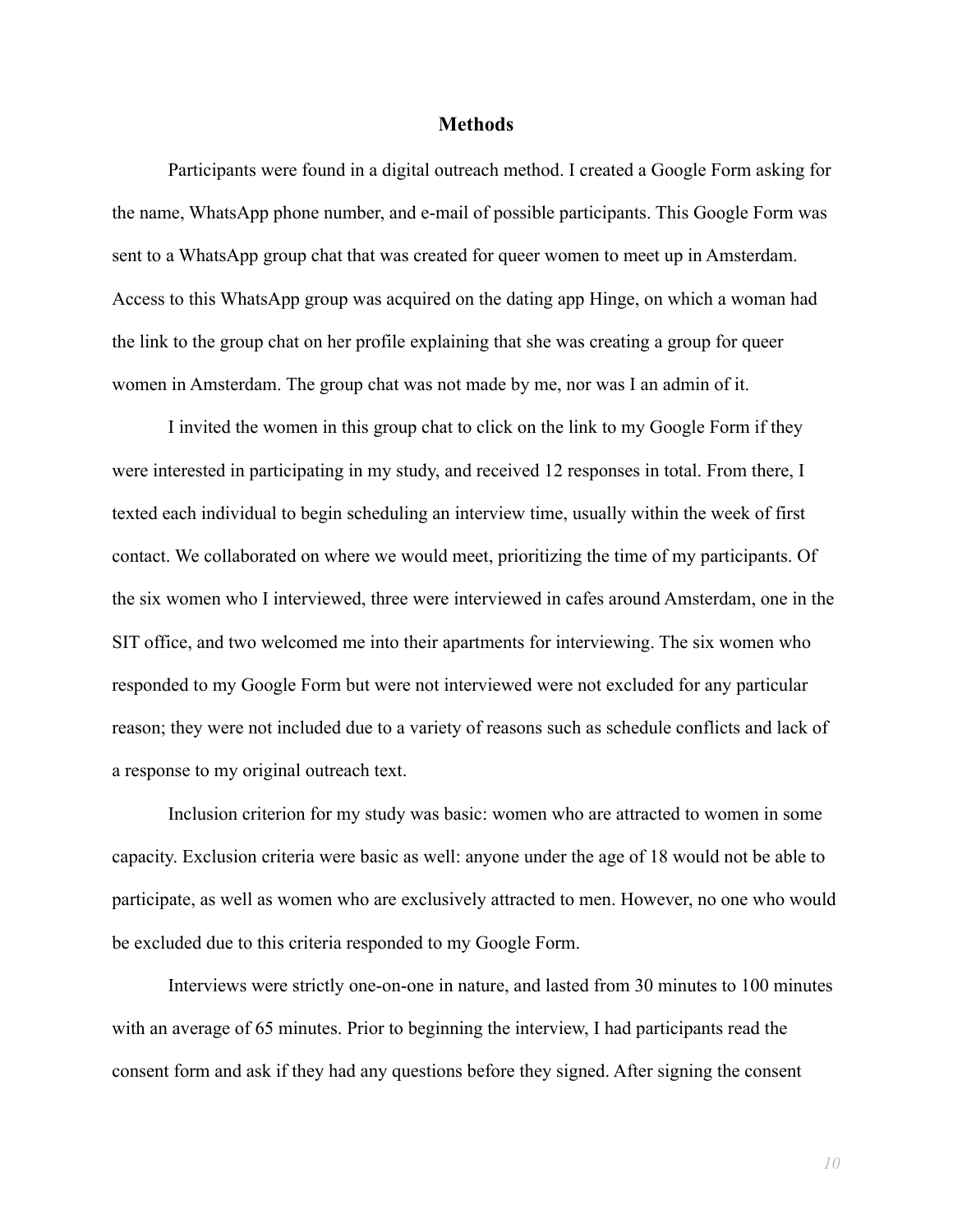form, I walked participants through the logistics of the study. This included how long their data would be stored, the option for them to retract their data at any time prior to the finalized version of my paper, and the importance of anonymity (including that I will be the only person to listen to our interview recordings and that a pseudonym will be used in place of their real name). Lastly, before beginning the recording, I emphasized to participants that I understand the intimacy of this topic and that at any time they may end the interview or ask that we move on to a different question.

One-on-one in person interviewing was implemented because of the intimate nature of sexuality that would not have been properly examined in all its nuance using quantitative methods. Interviews were designed to be open-ended to allow for the unrestricted personal experience of each individual participant to shine through. I only had two basic starting points that were included in every interview. The first questions involved how long they've been in Amsterdam, where they come from (if they were not originally from Amsterdam), and why they came to Amsterdam. I would then ask them how they describe their sexual identity, offering the option to talk about identity labels or simply talk to me about their attraction and desires. From there, the interview would evolve naturally, and each interview was deeply personalized based on the answers given to me. After the interview was over and the recording had stopped, I reminded participants that they had my contact information if any concerns or questions were to arise later.

For each interview, I listened to the audio recording in its entirety and took notes on themes and quotes that stood out to me. From there, I began coding the interviews, looking for patterns and commonalities among the women I interviewed.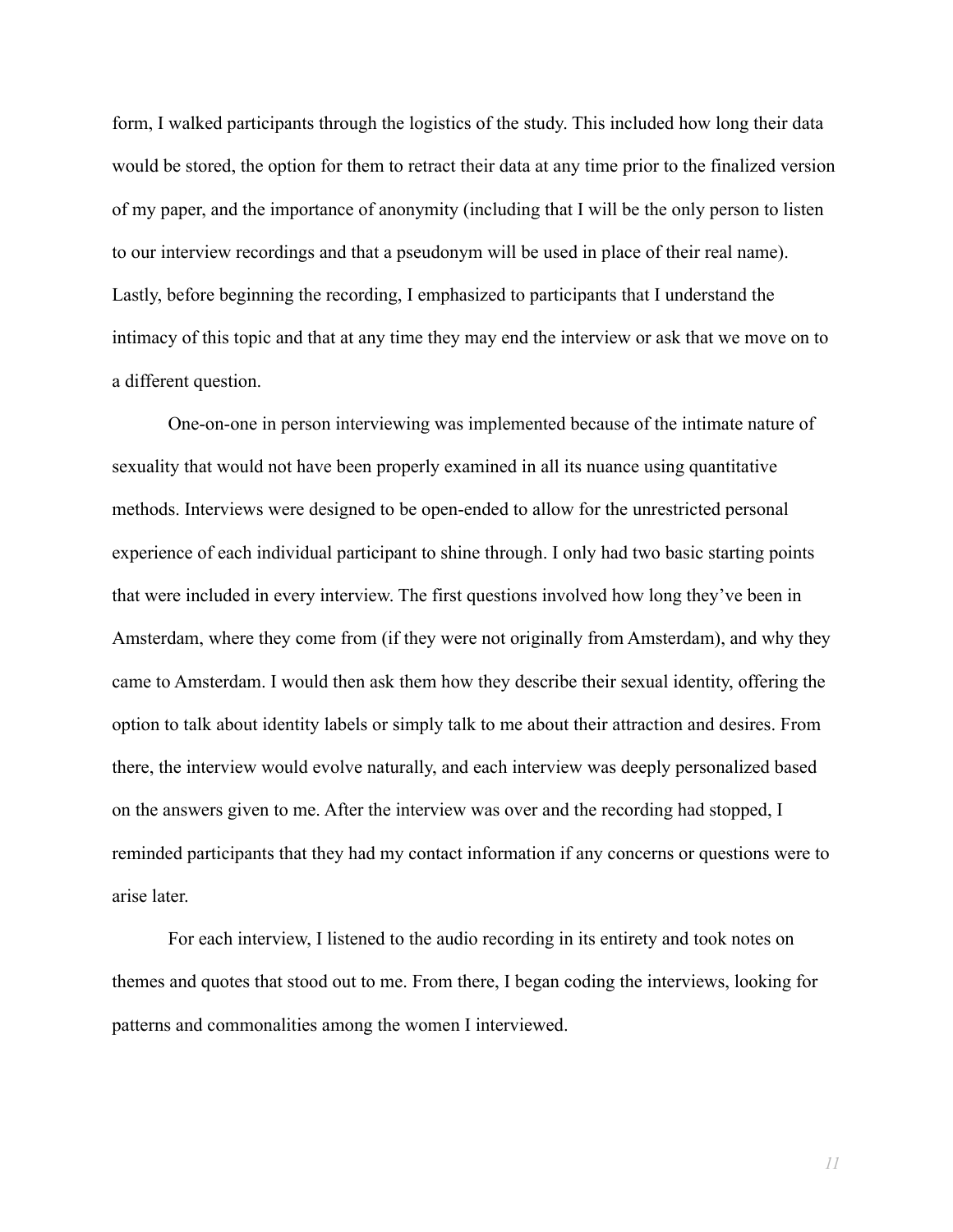### *Participants*

Participants ranged in ages from 21 to 30 years old, with an average age of 25 years old. Five of the six participants identified as cisgendered women (using she/her pronouns), with one participant using she/they pronouns. The latter was in a state of flux on their gender identity and had not yet settled on a succinct gender identity label at the time of interviewing. Only one participant expressed that she was exclusively attracted to women, and five participants were attracted to all genders. One participant was raised in the Netherlands, and the other five participants were raised outside of the Netherlands. This study specifically draws participants from a lesbian and bisexual community in Amsterdam.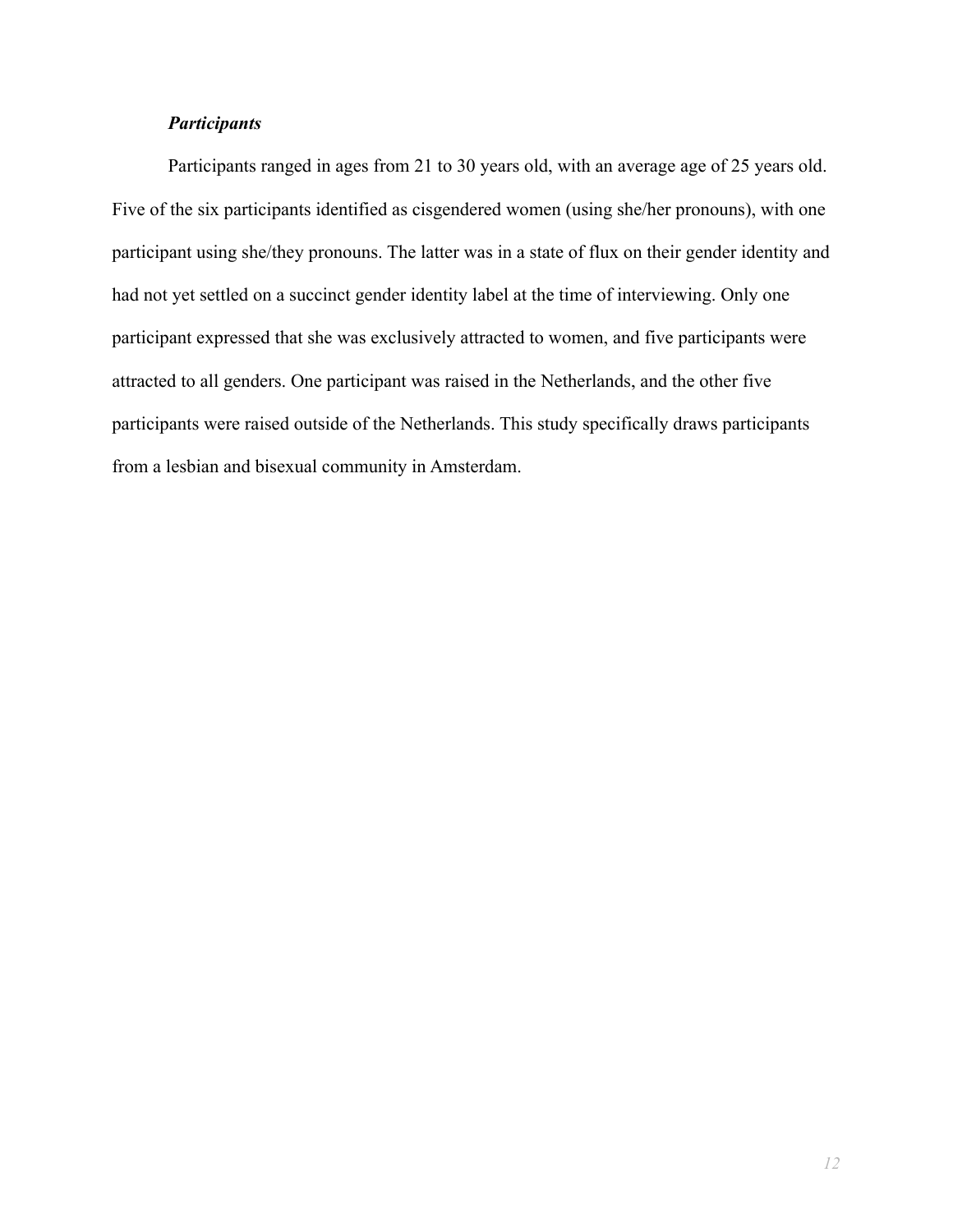#### **Results and Analysis**

#### **Binegativity**

There are multiple terms to refer to negativity directed towards bisexual people based on their sexual orentiation: biphobia, binegativity, and bierasure. While bierasure refers specifically to the belief that bisexual people are an untrue phenomenon (i.e. "bi now, gay later" or the belief that straight people pretend to be bisexual to seem interesting), biphobia and binegativity seem to have quite overlapping definitions. Just as homophobia refers to discrimination against gay and/or lesbian people, biphobia refers to discrimination against bisexual people. Both homophobia and biphobia may imply the presence of fear with the use of the suffix "phobia", and so binegativity is used to refer more succinctly to the negative attitudes people have regarding bisexual people [\(Baumgartner, 2017\)](https://www.zotero.org/google-docs/?jttHbo). As is the common theme in studies of bisexuality, it seems there is not perfect agreement on what constitutes biphobia versus binegativity. Biphobia may function as the umbrella term for prejudice against bisexual people which includes binegativity and bierasure. For this reason, I choose to use the term "binegativity" in the following section to properly reflect that I am emphasizing a presence of negative attitudes and beliefs about bisexual people, as opposed bierasure which posits that bisexuality simply does not exist.

Many of my participants felt that the majority of the binegavitity they experienced was not outright. It often existed in subtle forms, such as emphatic man hating. Conversation at the first queer event Aisha attended in Amsterdam quickly devolved into themes of how digusting men are. Aisha, a bisexual woman, explained to me that even though the conversation was not explicitly sharpened against bisexual people, the "impled tone is 'How could someone ever be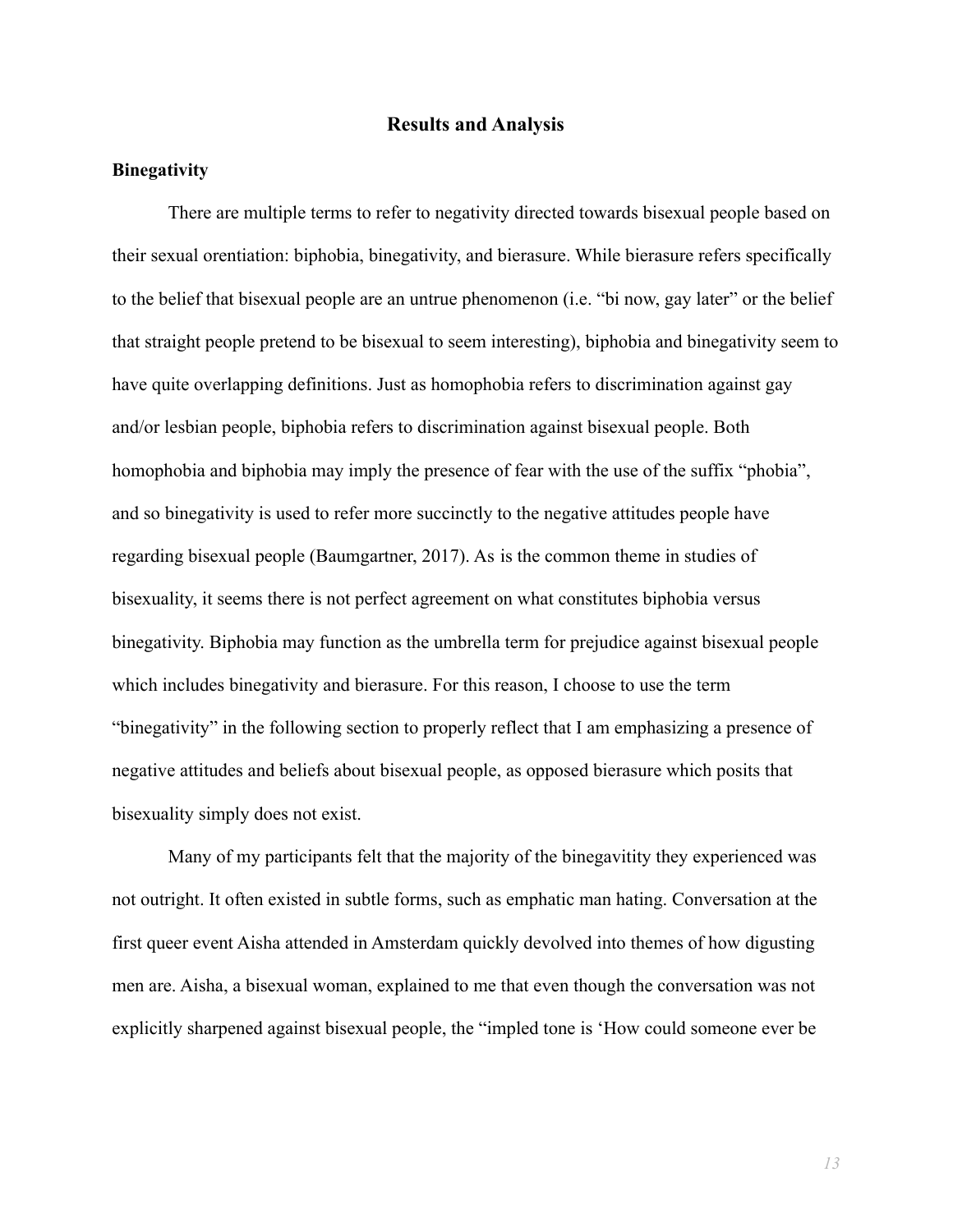attracted to a man?'" This quickly sent the message to Aisha that she was not to express her attraction to men in a queer space.

Eva, a pansexual woman, shared a similar experience to Aisha in a queer space in Amsterdam. She told me that while in a queer space, a friend had brought up a story about a man and was met with a direct response of, "'Oh no no, we don't speak about men here'". Eva said it seemed less like men were not to be talked about in queer spaces, but that men were not to be talked about *positively* in queer spaces. Eva explains that in queer spaces it feels as if there is an unwritten rule that the only acceptable way to talk about men is in the context of "I used to like men but now I'm a lesbian" or if a bisexual person is complaining about their cursed attraction to men. Eva feels like this is an attempt to silence bisexual and pansexual people with the understanding is that being attracted to men is a flaw. It displays a feeling of how bisexual women are seen as bringing the metaphoric bacteria of "male energy [and] disease" into queer spaces (Ault, 1994).

Lara, who is still early in the process of learning about her sexuality, says she too has witnessed man hating in the queer spaces of Amsterdam. She firmly said she would not be comfortable talking about men in queer spaces. She expressed confusion about the fact that men are so hated within lesbian communities, but that masculinity is not. For example, Lara says she hears a lot of talk about how gross men are, but also sees campaigns about how "butch is beautiful". It is as if the rules of queer spaces are arbitraryily created to collapse any room for bisexuality to exist.

The binegativity my participants experienced were hardly ever direct jabs at bisexuality. Instead, binegativity has become smarter than that, it lies lower than an obvious disdain for bisexual women. Binegativity is more indirect, the discrimination sounds to be directed at men.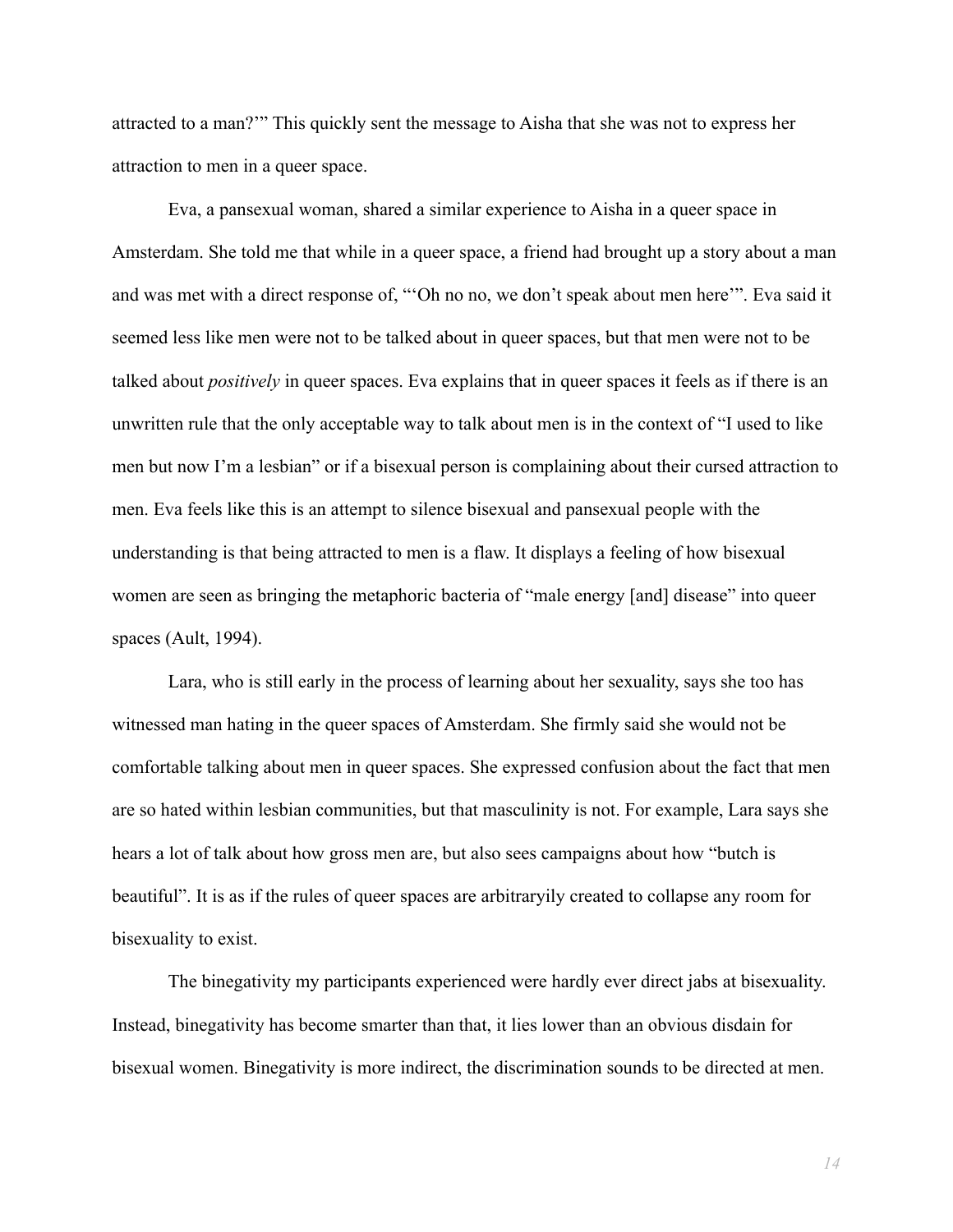Bisexual women become the collateral when they are put in the uncomfortable position of either feeling silenced on their attraction to men or the shame about being attracted to men much of the previously outlined discourse encourages.

Binegativity wasn't only contained to social spaces, as it pervades the romantic relationships of my participants as well. Eva told me about the pain of coming out as pansexual when she is dating a woman and how she prepares herself for rejection. Although no one has outwardly responded to her negatively, Eva said,

"I know they don't love it [that I'm pansexual]. And you can sense that. You see a little bit of disappointment on their faces. Like, when you're a lesbian, it's dissapointing that other women have sex with men sometimes."

Nova, a queer identifying woman, experienced the same problem while dating, saying that she had women respond negatively to her bisexuality. In Nova's most recent relationship with a woman her partner would get angry out of the blue because she couldn't stand the thought of Nova dating and sleeping with men. It made her feel as if it was easier for her to keep her bisexuality a secret, but it also brought her anger for members of the queer community to pile more weight onto her back. She took a moment to voice her frustration, saying,

"What gives you the right? Women who are attracted to women already experience discrimination, so you're just doing the same to another minority group."

The presence of binegativity in romantic relationships highlights how bisexual women must even endure binegativity in intimate spaces. It is one thing to experience binegativity with friends or acquaintances, it is another unique kind of pain to experience it in the vulnerable space of a romantic relationship. This forces bisexual women to live in a world in which there is little reprieve from binegativity.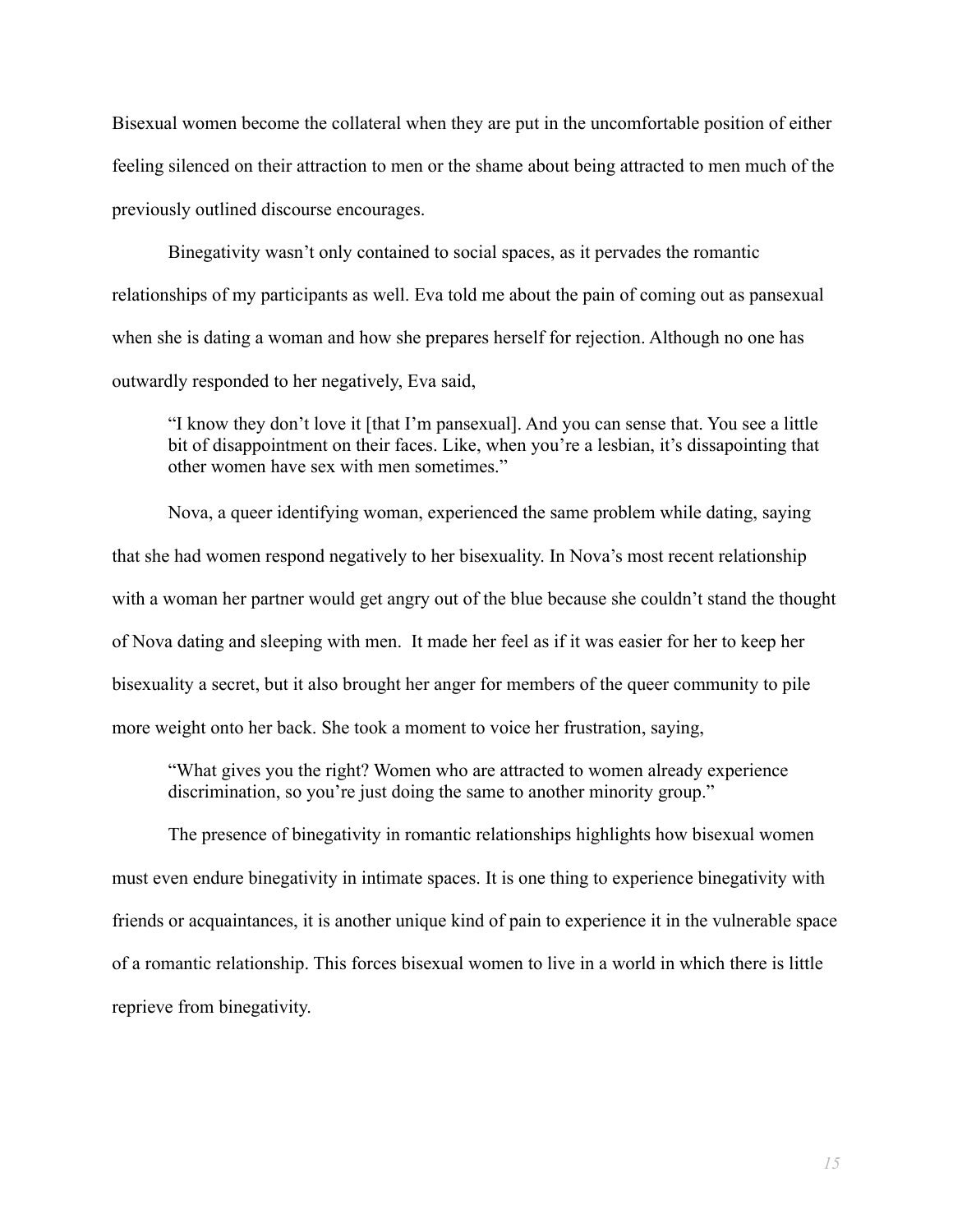#### **Conforming to Lesbianism**

Due to the judgement and negativity directed at bisexuality, some of the bisexual women I interviewed decided to flow in and out of identifying as lesbian to feel safer in queer spaces. Although most of my bisexual participants expressed some sort of negativity (intrinstic or extrinsic) about their bisexual identity, two expressed how the pressure of biphobia was so strong that they both had decided to identify as lesbian instead at some point in their lives.

When going to hang out with a group of lesbians, Eva explained to me how she decided beforehand that she was going to tell them that she was a lesbian despite identifying as pansexual. She explained her line of reasoning for doing this,

"I do know that lesbians prefer lesbians and not bisexuals. So with a group [of lesbians], I tell them I'm a lesbian."

I was struck by how matter of fact the statement came out of her. She did not seem particularly saddened as she told me this, but rather it seemed she had already accepted this as reality, figuring it was easier to change herself than to confront the possibility of biphobia. Part of the advantage of identifying as lesbian is to avoid discrimination, and as Eva said,

"It's easier going into a queer space identifying as lesbian than identifying as a bisexual. When you're bisexual sometimes you don't fit there all the way because you're half gay or seventy-five percent gay or whatever."

Bisexual women are seen as not gay enough to exist in queer spaces, despite occupying a queer identity. They are believed to have an allegiance to straightness and are thus seen as unwelcome in spaces designated for queer people. It is because of this perception that Eva chooses to identify as lesbian in queer spaces to avoid feeling as if others believe she's in a place she doesn't belong.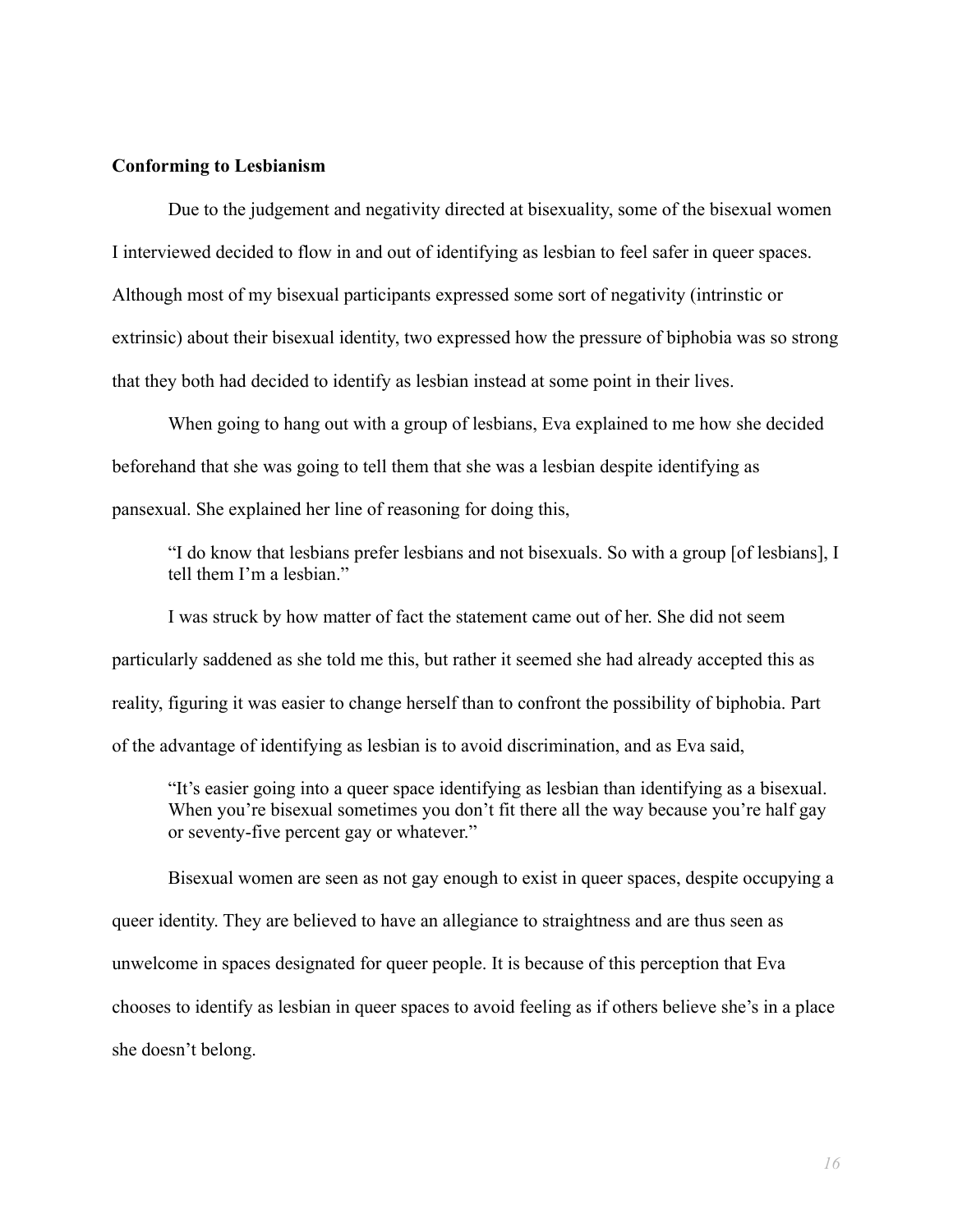For a period of time, Nova tried to force herself to be lesbian. When Nova identified as bisexual, she often received doubt and ridicule about her identity. People would not believe her when she said she was bisexual, saying that she should stop kidding herself because there was no way that she was attracted to men. After having so much doubt sown into Nova's mind about who she was, she began to identify herself to others as a lesbian. She said that she "felt so lost and almost forced myself to be one way, because that's how people saw me", referring to how her attraction to men was often not believed or met with ridicule. When she began to identify as lesbian, she said that it was a relief because she got such positive reactions. In her own words, Nova was "conforming to how people see me". Even now as Nova has retired using the label of lesbian and re-entered an identity that includes attraction to all genders, she feels like she shouldn't admit to lesbians that she's attracted to men because "it's just easier that way".

Both Eva and Nova expressed a time in their lives in which they attempted to suppress their attraction to men in an attempt to fulfill lesbianism. Eva expressed to me that she thinks it would be easier to be a lesbian, but despite attempting to be one her attraction to men has inevitably broken through her effortful suppression. When I asked Nova why she decided to stop identifying as a lesbian, she said the identity became a bit of a misfit when she found herself having sex with men. Neither were actually experiencing lesbianism, but rather just adopted the label and suppressed their attraction to men in an effort to embody a lesbian identity.

Using a lesbian identity as a way to conform flies in the face of a common reason that bisexual people are excluded from queer communities, which is that it's believed that bisexual are able to easily conform into heteronormative culture. Yet none of the bisexual women I spoke to felt like that rumored privilege was wholly present in their lives, instead they described feeling on the outside of two worlds. As Eva put it,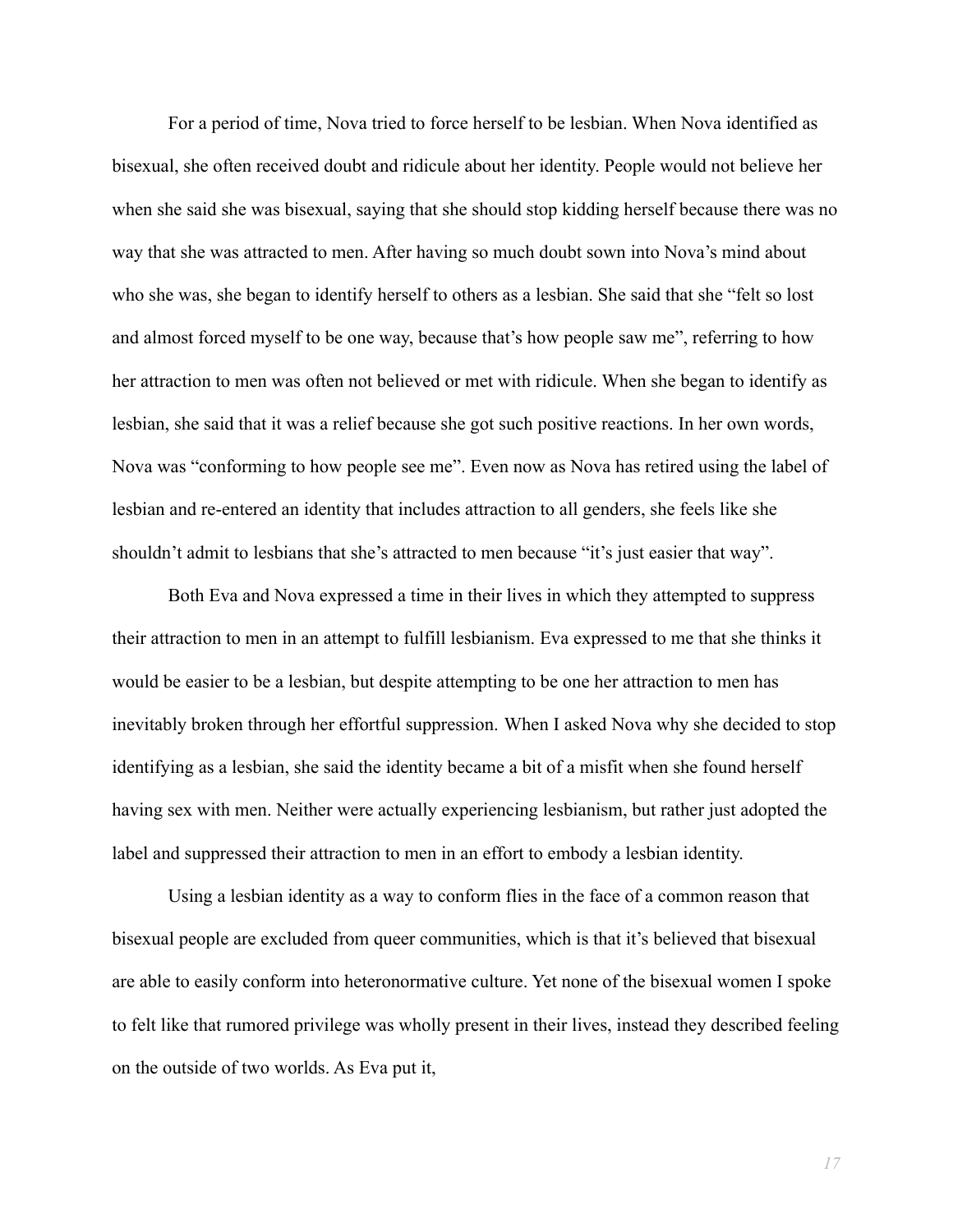"I do get [the idea of bisexual privilege], that if you wanna be in a straight relationship you can be straight, and you won't get weird looks on the street. But then you don't fit anywhere, you don't fit in the LGBTQ community and you don't fit with straight people."

Bisexual people are left out in the cold, torn between two worlds that both refuse to accept them wholly. Not wanting to identify with straightness and sacrifce their queerness, Eva and Nova found that using the label of lesbian was the safest space they could possibly exist in. The sadness in this is that an inaccurate label was adopted by Eva and Nova just to feel safe within a community that should have *already* felt safe for them. The "B" in LGBTQIA+ often doesn't feel like a safe option for queer people to identify with, as bisexuality ironically seems to emphasize a difference from the broader queer community. Some bisexual women thus attempt to dissapear into an assumption that they are lesbian in queer spaces to fit more cohesively into queer communities.

An uncomfortable truth displayed here is that lesbian women have power within the queer community. Tensions between bisexual and lesbian women are often rooted in the belief that bisexual women have privilege (and thus power) due to their sexual identity because it gives them the ability to appear to align with straightness. This bisexual power seems to be all too illusionary, as bisexual women instead face discrimination from both straight and queer communities as a result of their identity. Lesbian women exercise their power through biphobia under the guise that it is men they hate, but the reality is that much of that hate is channeled towards bisexual women. There seems to be an energy suggesting that bisexual women have it too good in the rest of the world, and thus it is acceptable for queer people to discriminate against bisexual women because they have been deemed not truly queer. Lesbian women are often blind to the power they hold within queer communities to determine which women are queer enough, deciding who feels safe and who does not. Bisexual women do not have the same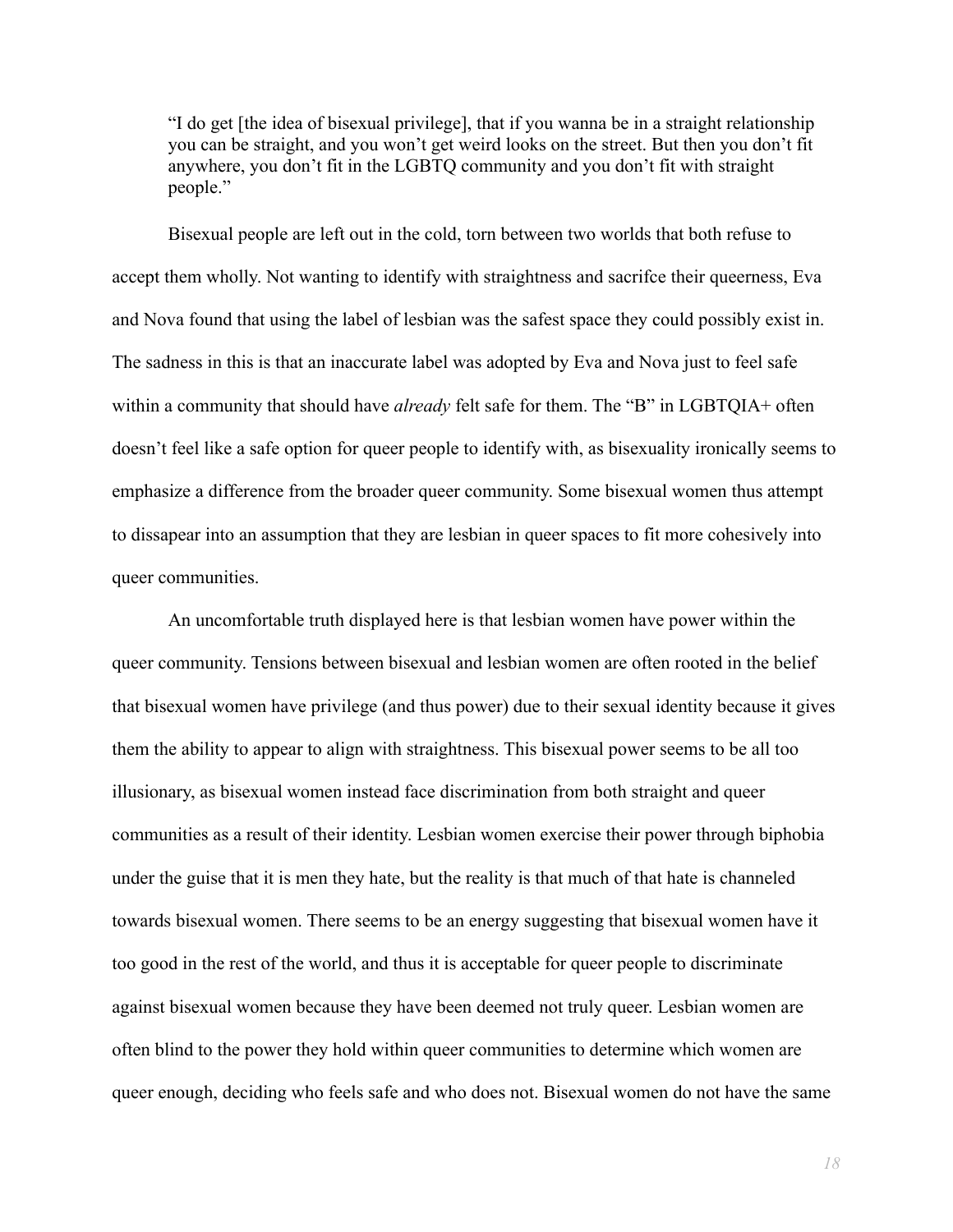power against lesbians; they often feel like guests within the queer community, trying to appeal to lesian women in hopes they can get a seat at the table. Pressure to conform to lesbianism is how lesbian women maintain this hegemony within queer communities, as "incorporation commonly serves as a strategy through which cultural hegemony neutralizes its challengers" (Ault, 1994).

Lesbian is also seen to be used as a cultural marker of superiority within queer communities; neither Nova nor Eva were lesbians, but adopted the title as a way to move up and be accepted into the queer community. There is also a certain pride for which the lesbian identity is announced among queer people; Sofia expressed her lesbian identity label with a pride and gumption that none of my bisexual participants did. But the lesbian identity label seems to not always be about whether or not someone exclusively experiences attraction to women. The label is more valuable that merely speaking to ones sexual preferences. Nova and Eva both still experienced attraction to men when identifying as lesbian, and despite proudly identifying as lesbian, Sofia confessed to me that she enjoys making out with men in clubs. Both Eva and Nova tried to push down their attraction to men in order to commit to a lesbian lifestyle, but to no avail. Eva and Nova were never lesbians in the literal sense, they both continued to experience attraction to men despite their attempts to stifle it in pursuit of lesbianism. It seems then that there are shifting ideas of what it means to be lesbian; there is an elusive element to being lesbian that seems to exclude engaging in sexual contact with men— or rather, that sexual contact with men be kept under wraps. Conforming to the ideal of lesbianism has become less about only experiencing attraction to women, and more about only expressing attraction to women.

This looks a lot like a living and breathing version of lesbian feminism, which posits that refusing to engage in sex with men was a way to resist partirachal power [\(van Alphen, 2017\).](https://www.zotero.org/google-docs/?LMpl1r)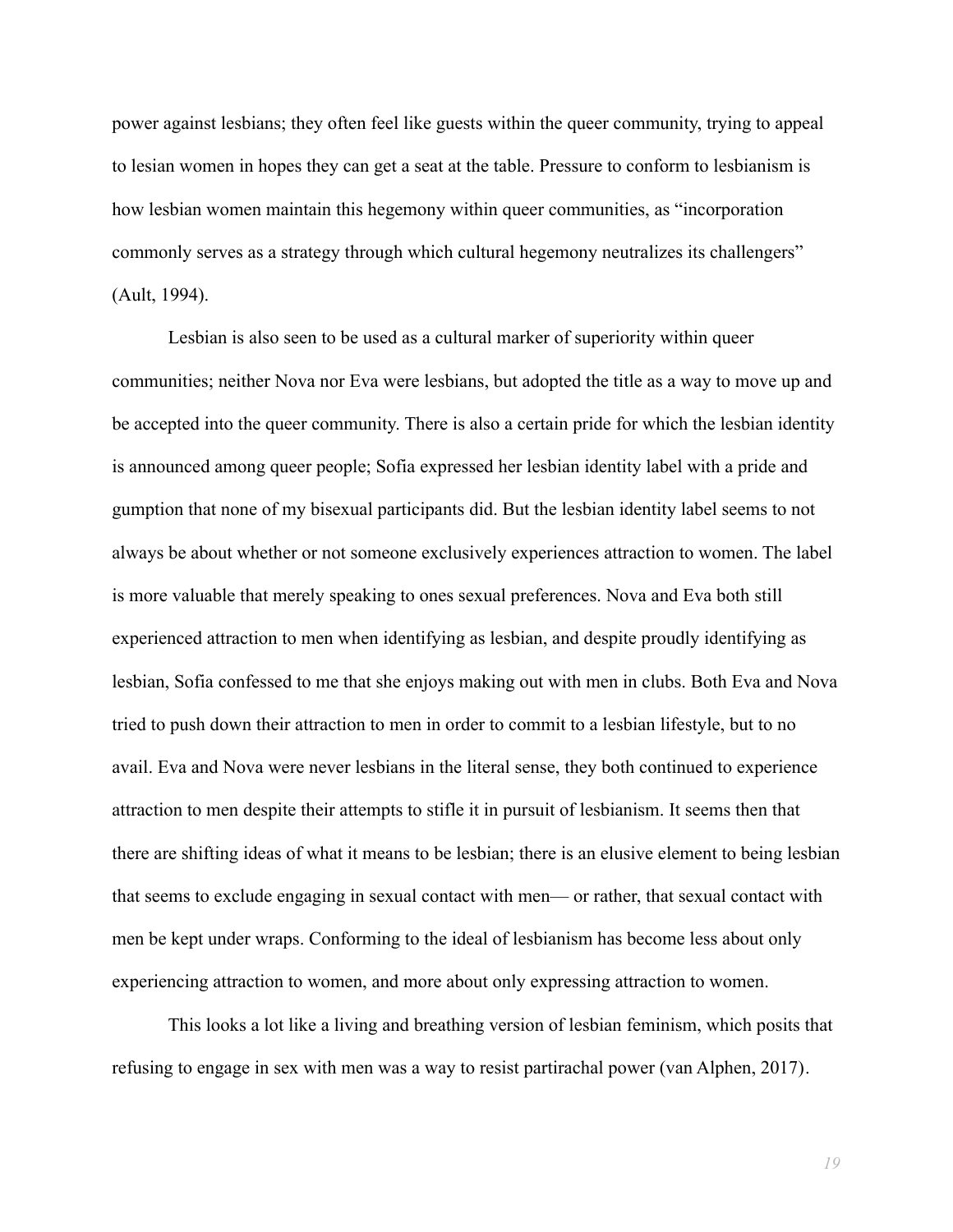These beliefs can be seen as a relic of Dutch lesbian feminism that from 1972 framed bisexuality and other non-lesbian behavior as a way of relinquisihing oneself to male supremacy (van Alphen, 2017). It is a harmful belief that having sex with men is inherently disempowering for women and that women must reject men to prove a point. Through this practice, bisexual women become the battle ground of men and women, the collateral city in which the war against partiarchy is waged. Ironically, this rejection of bisexual women also pushes them back into the patriarchal world lesbians so claim to hate, both rejecting "male domiance over women and [perpetuating] it" (Ault 1994).

What neither Eva or Nova seemed to consider was the broader implications of their choice to identify as lesbian and how this affects the bisexual community as a whole. Through choosing to mask their bisexuality, both have contributed to the unwelcoming climate surrounding bisexuality through their decision to accept lesbianism as a superior identity.

#### **Mental Load of Bisexuality**

Time and time again I watched as my bisexual participants explored with me an additional mental load they must carry because of their bisexuality. They must navigate when to expose their bisexual identity and when not to, and although this may come off as "passing privilege", the women I spoke with hardly saw the extra mental gymnastics as such. In a way that my monosexual participant did not, my bisexual participants had to dedicate valueable brain realestate to existing comfortably in queer spaces, almost defeating the point of "safe" queer spaces altogether.

Aisha explained to me that she is not necessarily uncomfortable being a bisexual woman in a group of lesbians, but she has to spend time getting "a read on lesbians for how they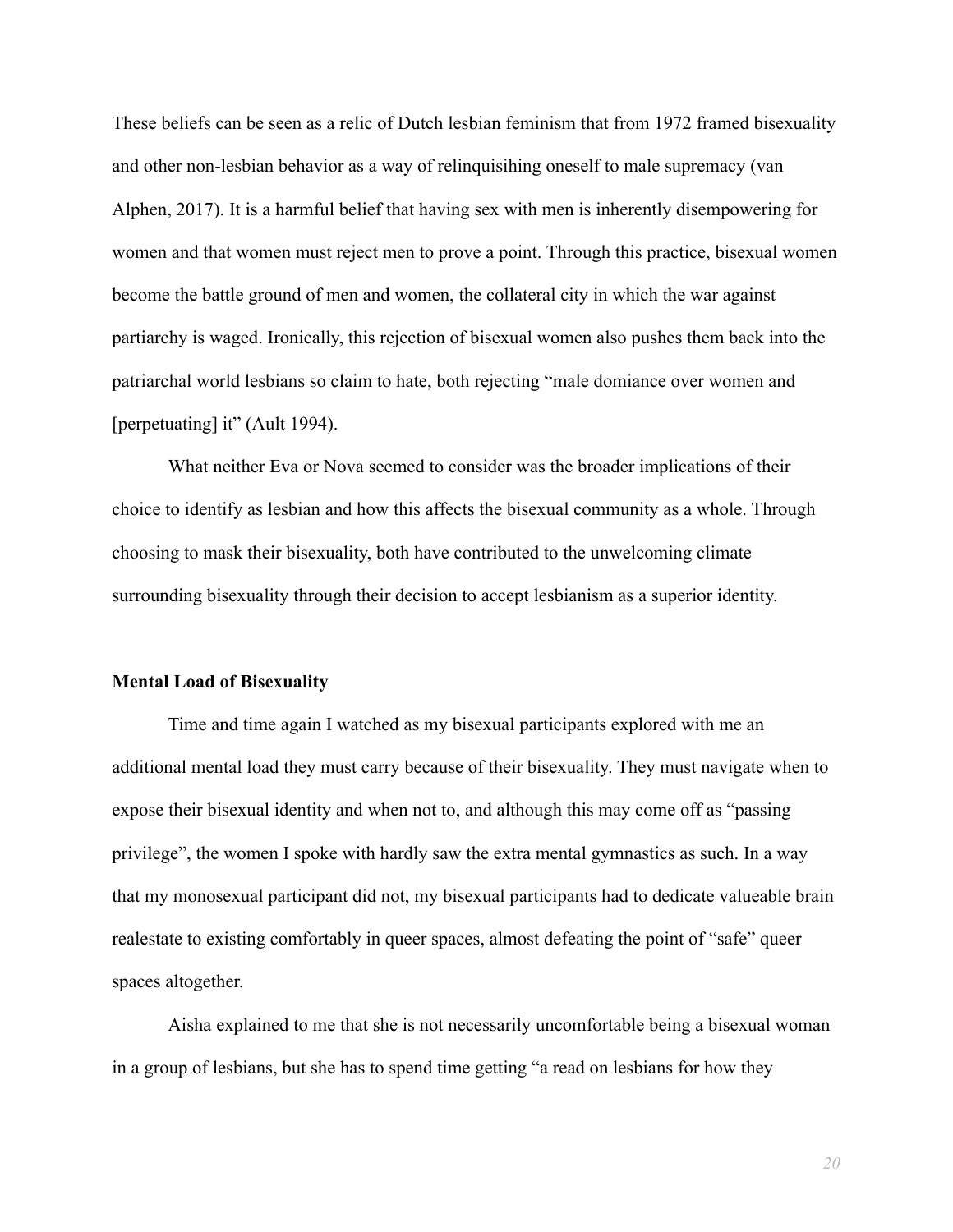perceive bisexual people". Although Aisha doesn't feel the need to call out biphobia when she hears it, she still clocks the discrimination, making note of its presence. But it's not as simple as hearing biphobia and labeling it as such, as biphobia is becoming more and more discrete; people are recognizing that they must be sneakier with their biphobia. When hearing biphobic speech, Aisha thinks to herself "Am I taking it a couple steps too far in terms of the implication? Is that how it was intended?" Not only does Aisha have to experience the emotional backlash to biphobic speech, she must also experience the self-doubt of wondering if she took it too personally.

This also leads into the challenge of knowing when one should identify themselves as bisexual, if at all. Aisha told me that she experiences anxiety prior to identifying herself as bisexual, bracing herself for the possible negative reactions she may get. Aisha does not want to out herself as bisexual because she anticipates a near-inevitable misunderstanding of bisexuality that she will be responsible for fixing to be fully understood in her identity. She explains that it's "mentally exhausting" for her to explain her sexual identity to someone, and she often feels like she has to over-explain just to be understood on a basic level. Aisha wondered with me if lesbians have to brace themsleves for doubt in the same way that bisexual women do when occupying queer spaces. This begs the question of whether there is somewhere bisexual women can go to lay down the mental load of navigating biphobia in the world? Straight spaces are not safe, but neither are all queer spaces. As Aisha sadly put,

"Lesbians go to lesbian bars because they know they won't be misunderstood there, but I specifically don't go there because I feel I will be misunderstood."

Part of this mental load comes from the fact that there are few ways to be easily read as bisexual; bisexuality does not have the same clear markers that other queer identities may have [\(Maliepaard, 2017\).](https://www.zotero.org/google-docs/?PHSlIw) Bisexual people are often read as monosexual, meaning that they take on the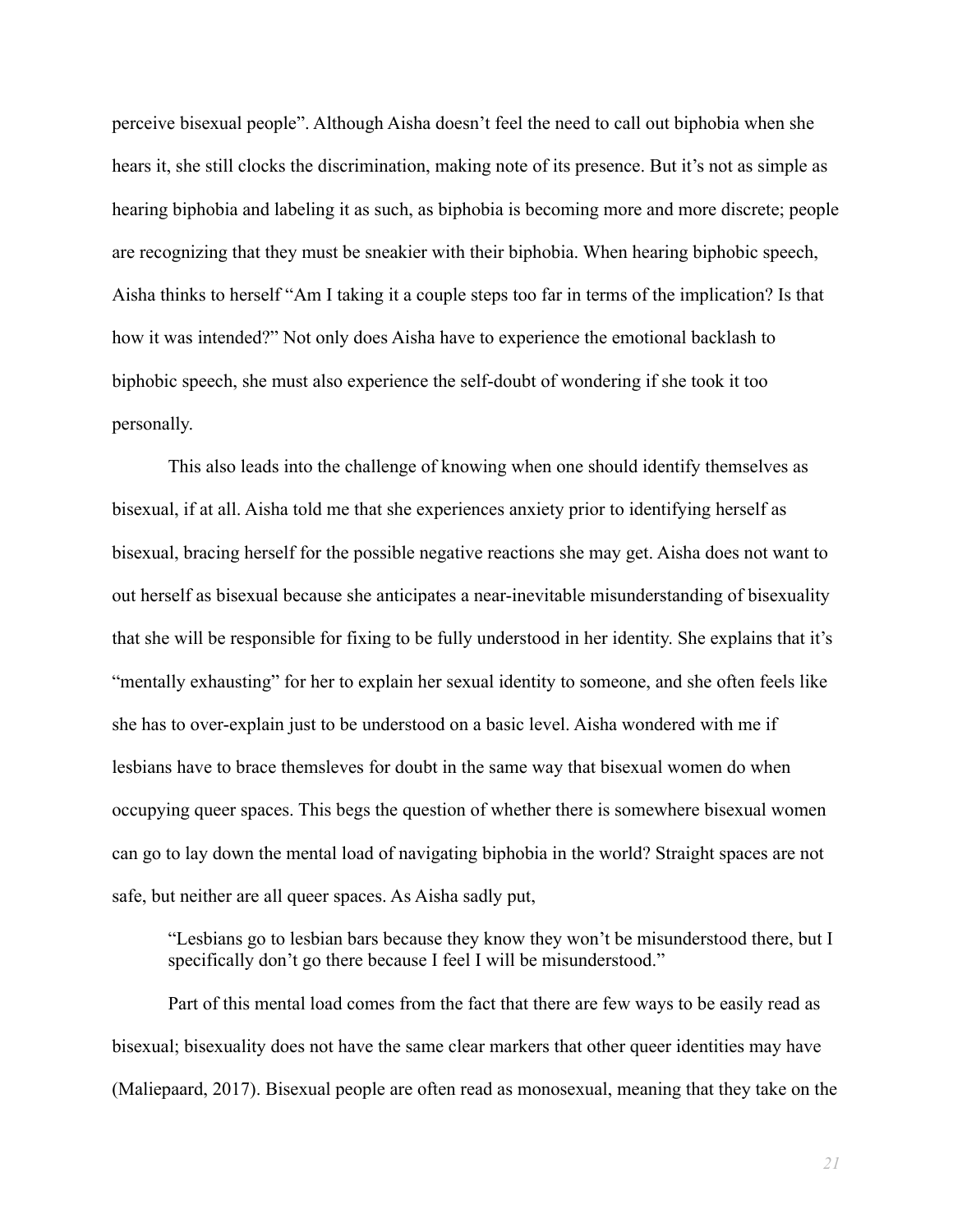additional burden of having to make themselves known. Studies have found that there is no "distinctive bisexual look" and the most common way that someone discloses their bisexuality is through clear speech [\(Hayfield, 2020\)](https://www.zotero.org/google-docs/?RFpi8N). A bisexual person often can't enter a space and feel confident that their sexuality is made known, they must choose to disclose it. An additional weight of announcing oneself to be truly known is thus laid upon bisexual people, and this weight is made heavier by the fear of binegativity that often follows disclosure.

The extra mental load also exists in identity formation for bisexual women. Eva explained to me the difficulty of navigating her sexual identity when she is having sex with men. She explains,

"It's heavy to think 'How gay am I if I'm having sex with a man? How gay does that make me? None. It fucks me up. It's like I'm betraying women, like why did I do this? Maybe I'm losing gayness."

Eva's internalized biphobia is clear here as she struggles with believing that her behaviors shift her sexual identity, even when her behaviors are in line with bisexuality (but not with homosexuality). It is as if her bisexual identity does not exist; she is heterosexual when having sex with a man and homosexual when having sex with a woman.

Eva must navigate the mental load of ascribing meaning to her sexual identity from her sexual activity, and she enjoys sex far less under these circumstances. Eva goes so far as to say that she feels she must balance out having sex with men and having sex with women. For example, if Eva has had sex with five men and two women in her life, she feels she needs to begin to overcompensate and focus on evening out that number by having sex with more women. Internally Eva feels she must carry the burden of proving her sexuality even to herself. This also affects how she interacts with women she's dating, because she must navigate if she can be upfront about her bisexuality on a first date or if it's a flaw she will have to disclose later in the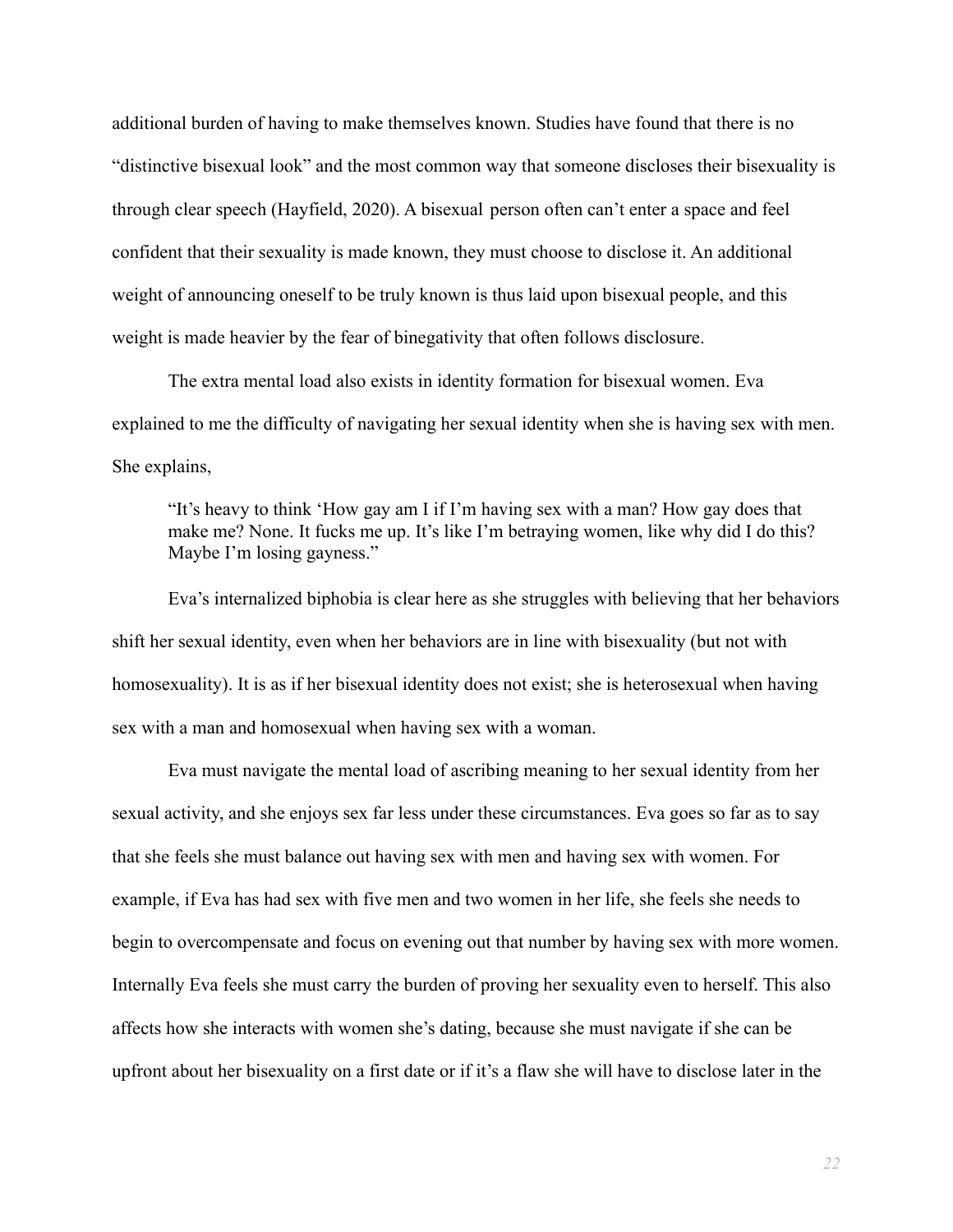relationship. Eva often fears that if she is initially honest about her bisexuality that the woman she is dating will lose interest, and so she must balance honesty with her fear of rejection.

This additional mental load influenced how participants chose to identify themselves to others, but also themselves. It is one thing to face outward discrimination and scrutiny, but to absorb and carry the weight of it within oneself makes it inescapable. Even in the throes of sex, Eva finds that she cannot escape the burden pressing on her mind as she wonders if she is queer enough because she's having sex with a man. This mental load affects how they date, who they choose to have sex with, who they make friends with, and how they conceptualize their sexual identity.

It seems there is no free place for women to exist as bisexual, even within their own internal environments they find hostility towards their identity. Bisexual people must navigate when they choose to be their authentic selves, taking into consideration the backlash that may come from it. The greatest way to oppress a population is to weigh them down with the facts of their mere existence, a tactic that is used against bisexual women to suffocate their presence in the world.

#### **Self Delusion**

Bisexuality is erased in many ways, but this practice has become more subtle as awareness of biphobia and bierasure is on the rise. Gone are the days of blatantly saying that bisexuality does not exist. Rather, bisexuality is erased in more insidious ways, one of which is the practice of acting as if bisexual women do not truly understand themselves or their sexuality.

Sofia is a lesbian identifying women, but the only women she has ever seriously dated have been bisexual. In our interview, Sofia laid out for me the three kinds of bisexual women: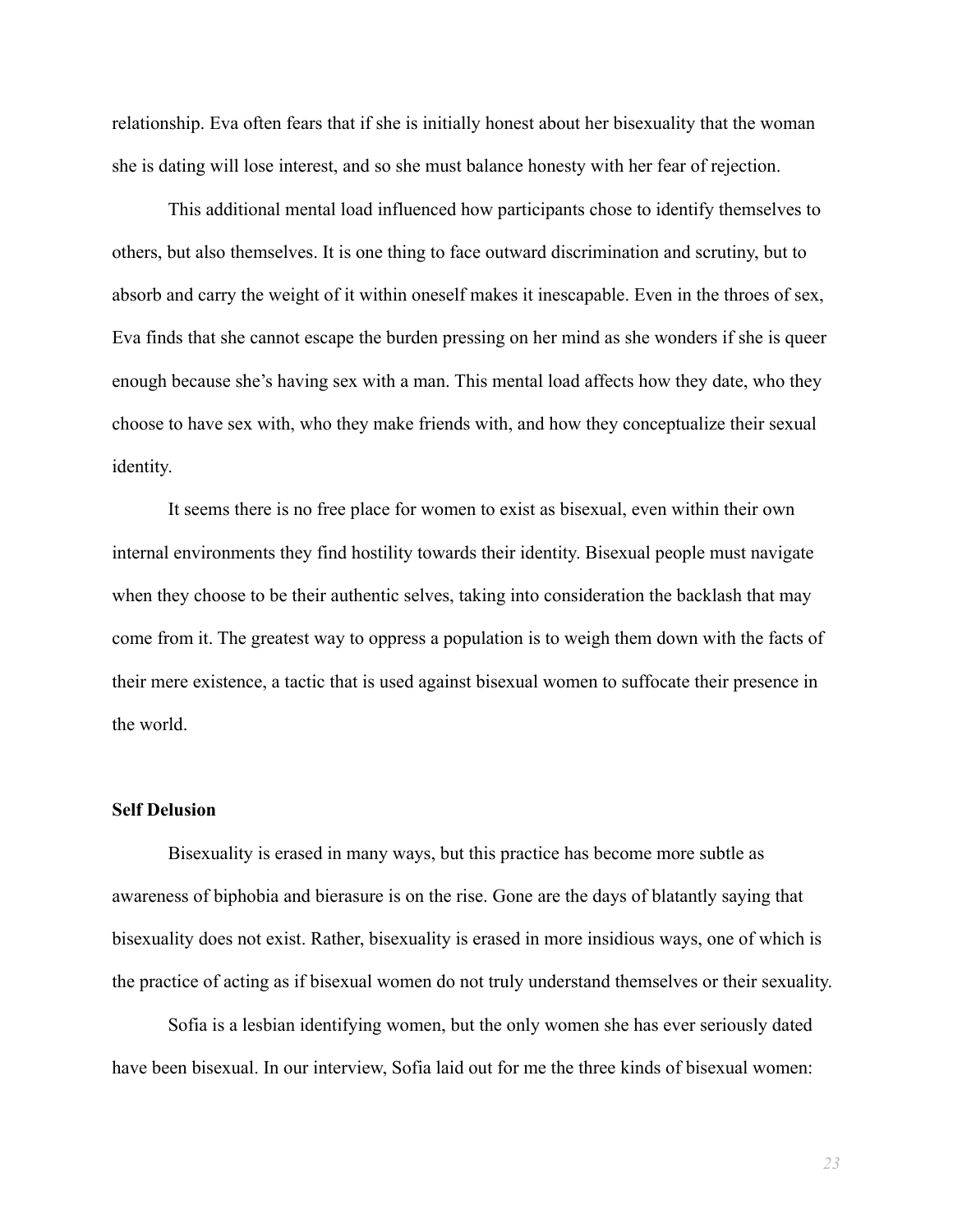bisexual women who have not yet realized they're lesbians, authentically bisexual women, and bisexual women who are actually just straight women. She highlighted a typical theme in stereotypes of bisexual women: that (most) are misunderstanding themselves, suffering from a false consciousness. Sofia didn't exactly say that bisexuality doesn't exist, but rather that it's a rarer condition than the community of bisexual identifying women think it is. Sofia did not describe to me what the essence of a "true" bisexual woman is, and when I asked her how one could know which of the three types of bisexual woman someone was, she conceded that there was no one way to know. This is where the problem of the bisexual woman lies. One would just have to try to trust that they were speaking to a *real* bisexual woman, but be on the look out for signs of trickery.

Sofia also spoke of her empathy for bisexual women who have not yet realized they're lesbians, saying that she encourages those women to "get out of purgatory and come straight down to hell", employing bisexuality as purgatory and lesbianism as hell. Offering that bisexual women who realize their "true" identity can be welcomed to the righteous ranks of lesbianism. Sofia begrudgingly accepts the existence of *some* truly bisexual women, but still actively incorporates bisexuality into lesbianism through the belief that there are bisexual women who are lesbians in hiding. By absorbing bisexuality into lesbianism, "passive suppression elides the existence of bisexuality by refusing to acknowledge it" [\(Ault, 1994\).](https://www.zotero.org/google-docs/?rnZuVP) The delegitimizing of a bisexual identity may help to maintain lesbian hegemony within queer communities. Self delusion turns this process inward to employ bisexual women into their own oppressors.

This lack of understanding appears in Aisha's experience as well, as she describes the way she must field questioning any time she comes out to someone as bisexual. The questions are often undermining to her identity, such as "Well, which one do you like more? Men or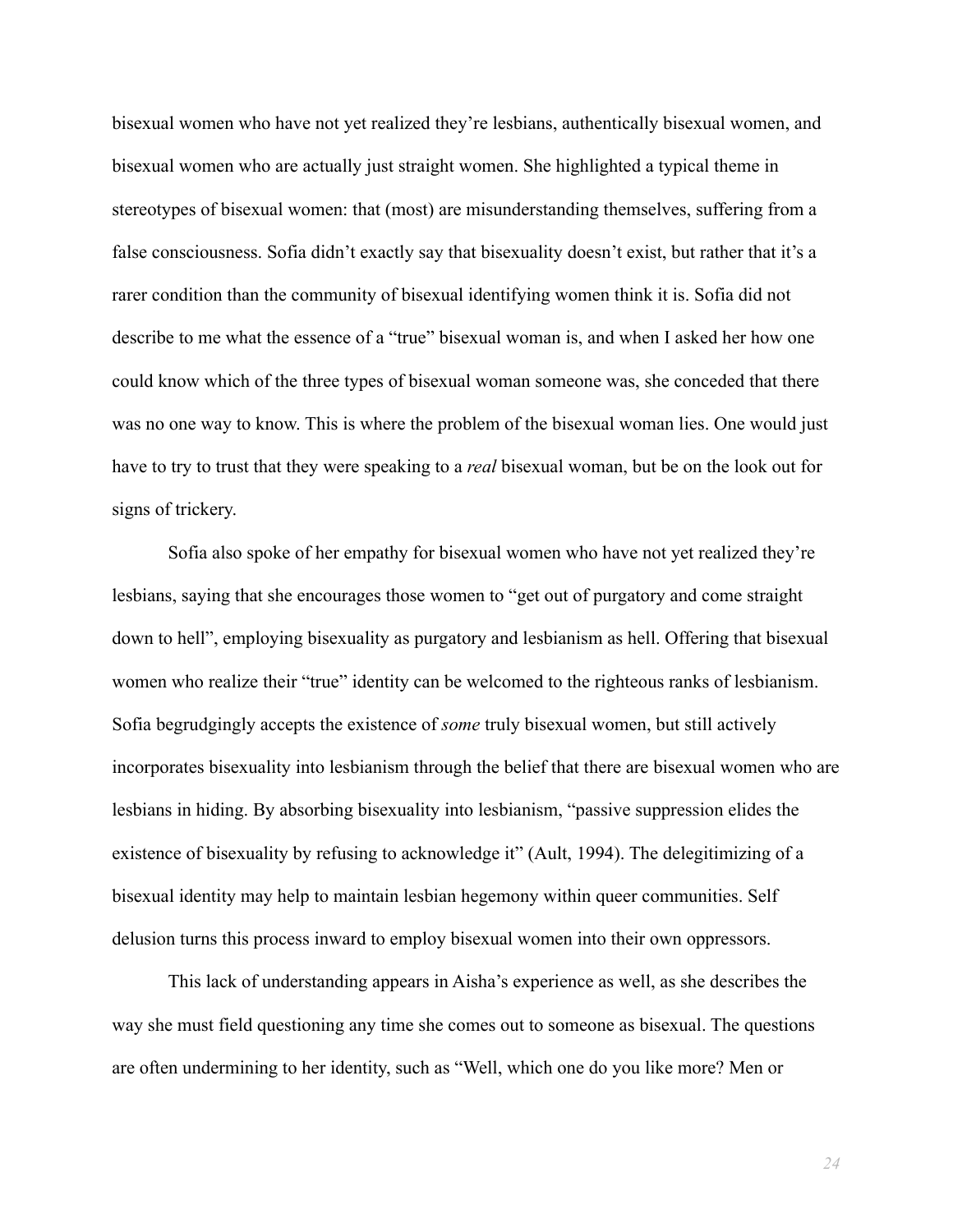women?". The implications of this question is that bisexual is an impossible identity, that it is only a thin veil to conceal Aisha's true lesbianism or straightness. Aisha feels the question fatally misunderstands her sexuality, saying "There is no 'more'. It changes every day."

This very line of questioning has also influenced the way Nova has chosen to identify. When Nova first came out, she identified as bisexual. It wasn't until the last year that she decided describing her sexual identity as queer fit her better, in part due to the way others react to the bisexual identity. When Nova would come out, she would often get reactions that delegitimize her bisexuality. Nova describes that there is a very different reaction now that she has retired using bisexual to describe herself and instead uses queer,

"When I say I'm bisexual, people say you're obviously not attracted to men. Whereas when I say I'm queer there's less questions asked and less judgement. And questions come from a place of curiosity."

The doubt that others pressed onto Nova deeply affected how she experienced her own identity. It was hard for her to feel comfortable in her bisexual identity when she was so perpetually misunderstood and questioned. What changed for Nova to motivate her to begin identifying as queer was not her actual experience of her sexuality, but rather her experience of others' judgments about it. Nova did not have a crisis about if she is attracted to men, women, and nonbinary/trans people, but rather about how everyone reacted to her bisexual identity, as she describes,

"How can I feel a certain way, but it feels so obvious to anyone else that I'm not this person or not what matches their definition of this person? It made me feel lost, quite lost."

The delegitimitizing of the bisexual identity has strong roots in the origins of sexuality studies. In Freudian analyses of sexuality, bisexuality is merely a stepping stone on the way to proper development of sexual identity [\(van Alphen,](https://www.zotero.org/google-docs/?lg1T8h) 2017). In fact, most initial theories of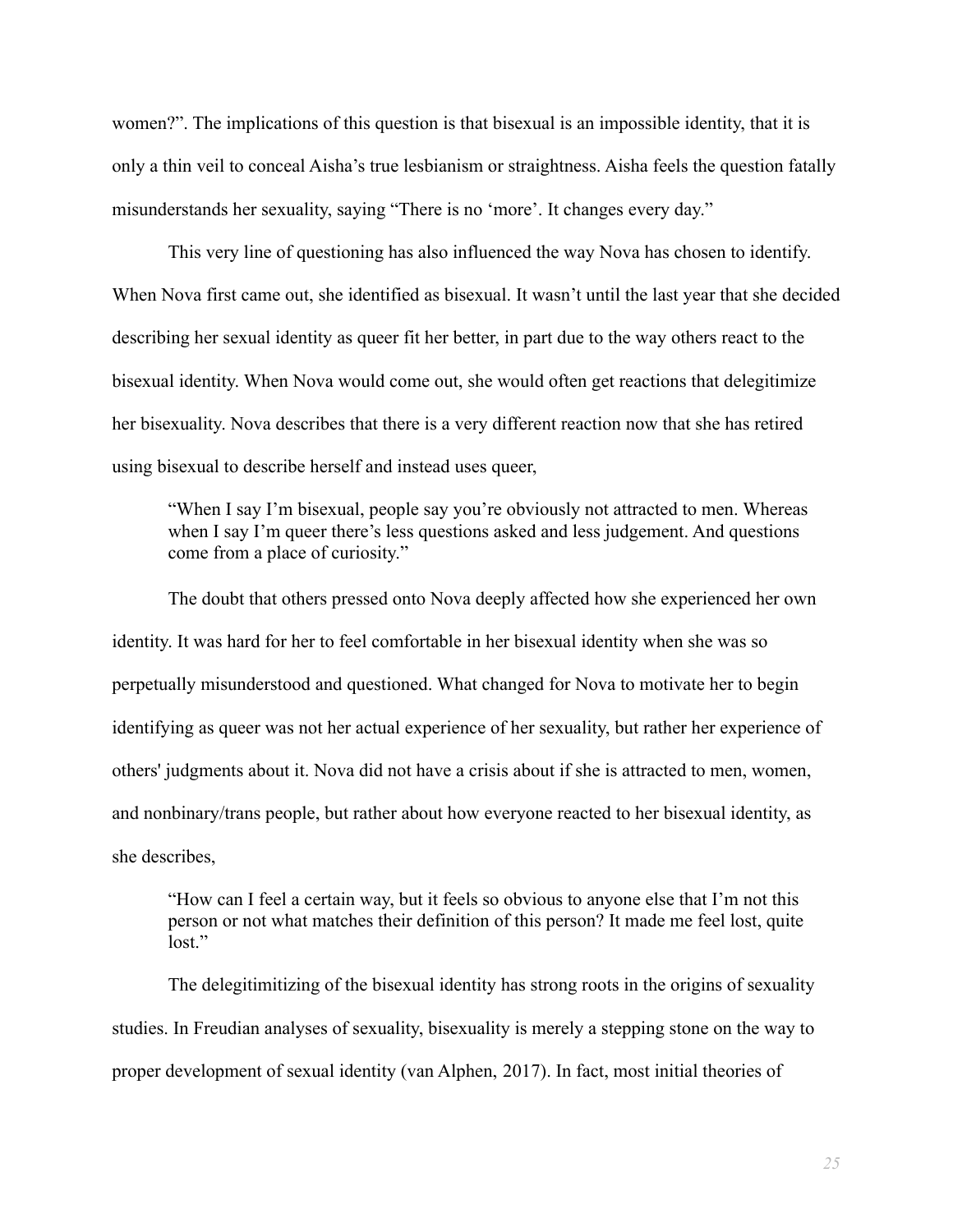sexuality (evolutionary, sexological, and Freudian psychoanalytical theories) situated bisexuality as a "primordial human state from which heterosexuality or, if things went wrong, homosexuality derived" (van Alphen, 2017). In a mononormative world, bisexuality thus becomes the phase in which someone goes through to "reach their true sexual identity" [\(Maliepaard, 2017\).](https://www.zotero.org/google-docs/?KZ23t4) Because *all* humans go through a phase of bisexuality, one would be unnatural and developmentally stunted to stay in such a phase.

This logic is seen in the questioning of Nova and Aisha, who are seen as incorrect for choosing to identify as bisexual and not seeing this identity as only a step in their self-realization.

#### **Losing Bisexuality**

As Nova navigated her sexuality, the confusing remarks from others affected the way in which she chose to identify herself; it created conflict and angst in her journey through queerness. In Aisha's life, she still feels confident in being bisexual, but she shies away from using the term outright as she finds few people understand the identity, and thus herself. This was not a unique phenomenon among my participants, as bisexuality was a phenomenon that was mostly talked *around*, but hardly seized as a comfortable identity for any participant to hold as their own.

A majority of the women I interviewed were attracted to both men and women, but only one seemed to want to say outright that they identified as bisexual: Aisha. Even so, Aisha doesn't often like to verbally identify herself as bisexual to others; she gave me an identity label because it was a fitting answer to my question, not because that is her preferred way to identify herself. Aisha said that if someone were to specifically ask her for a label, she would say she is bisexual but she is hesitant to offer up the identity label otherwise. This is due to the fact that it seems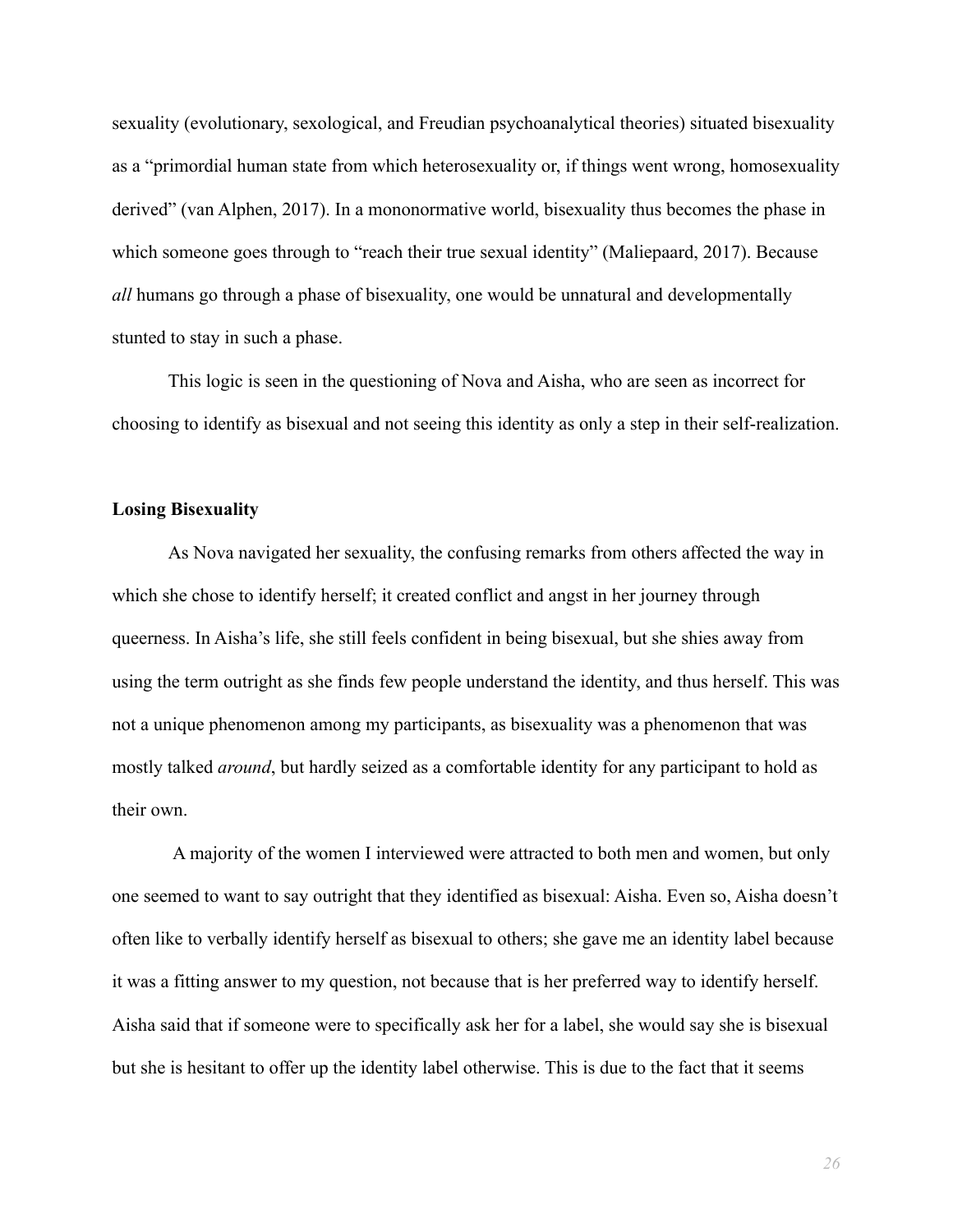there is a lot of misunderstanding about what bisexuality really is, and if Aisha tells someone she's bisexual it "doesn't automatically mean the same thing to someone else" as it does to her.

Part of this misunderstanding comes in the form of undermining questions, such as asking which gender Aisha has a preference for. Aisha feels like this misses the whole point of her sexuality, and the underlying implications are trying to put her in a box of gay or straight. Aisha feels that when she identifies herself as bisexual that there is "no possible way" that the other person could understand what that means to her because it is such a complex concept, and "whatever they're picturing is not what my reality is." When Aisha tells someone she's bisexual, she feels like she has to go into detail about what bisexuality means to her, so she leans towards just speaking about her feelings and attraction to streamline to expressing exactly how she experiences her sexuality.

A puzzling feeling that both Aisha and Nova shared was that bisexuality as a label felt too rigid and limiting, which stumped me. I understood that bisexuality in itself is not inherently limiting, as it opens up attraction to both and all genders, but it seems people's views of it impose a rigidity onto bisexuality. Because bisexuality is delegitmized into a transitional space between gay and straight, perceptions of the label distort bisexuality. The experiences that Nova and Aisha share of bierasure made the identity so small they felt their powerful and complex experience of sexuality could not be contained by it. It seems that bisexuality has been muddied and soiled by bierasure, binegativity, and just general biphobia, making the identity a near inhospitable place to rest in. It then makes sense that the women in my study would experience this identity as suffocating, jumping ship just to get a breath of fresh air.

Thus comes in the sexual identity of queer. Nearly all women I interviewed lit up at the mention of queer as an identity marker. Lara, who realized she was sexually attracted to women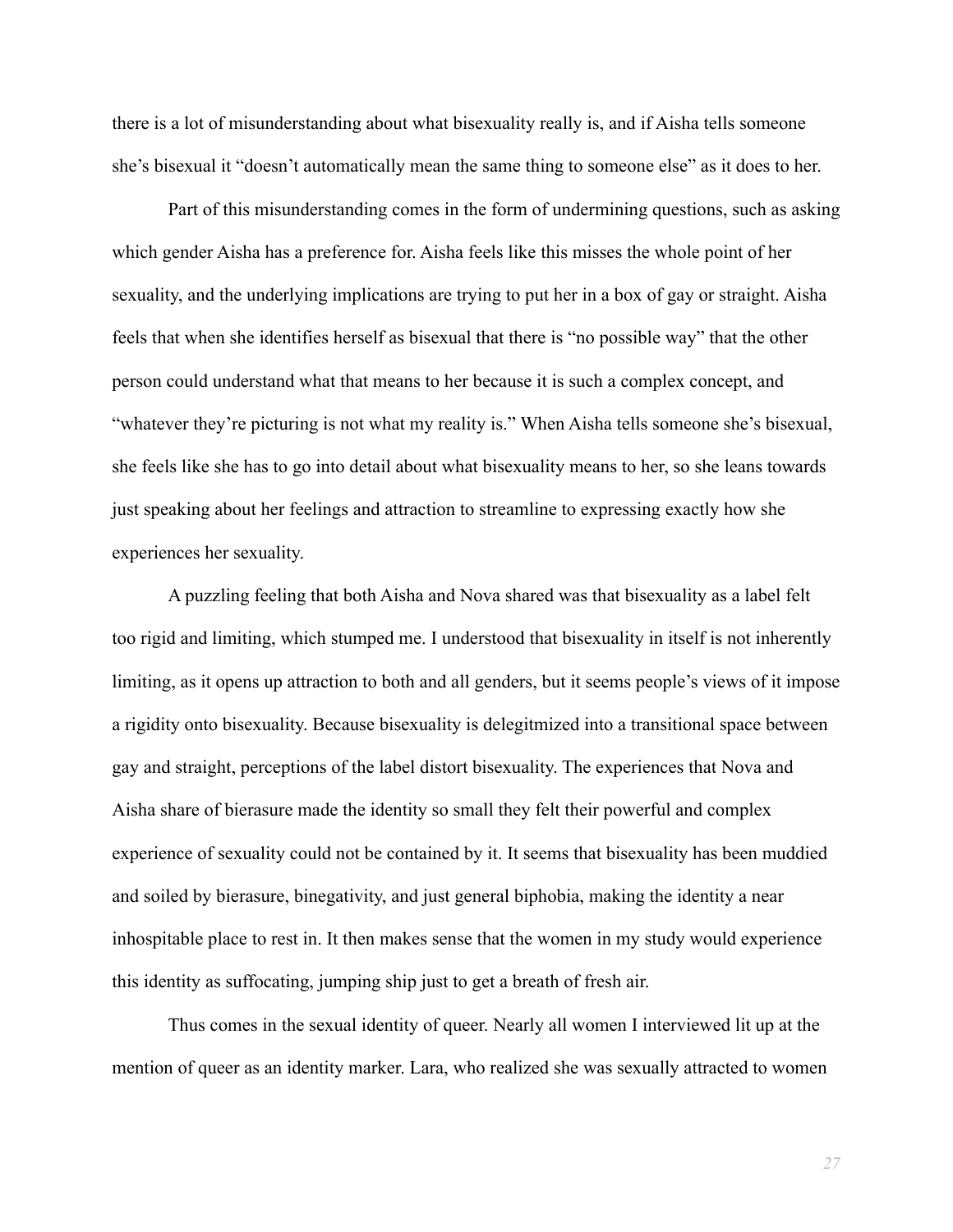only two months prior to our interview, felt confused on how she wanted to identify herself. She had dated men in the past, and was beginning to realize the potential for her to feel deep attraction towards women. She was thus in a space of not knowing exactly where she stood with her sexual identity. Lara began our interview by saying a label for her identity is "just gonna come naturally with time, because it's still very fresh, it could go any direction", but when I had offered to her the possibility of identifying as queer and described the fluidity that queer allows, her face lit up in a smile. Lara said that identifying as queer would just be "being myself" because she would have to explain less of her sexuality, as she is in a confusing state of knowing how to even approach doing so.

Nova explains that she likes identifying as queer because it allows more freedom, in her own words: "I don't have to be one thing or another". She originally identified as bisexual, but found others responses to it to be exhausting. She explained to me the relief in identifying as queer came from the more positive reactions she got in response,

"When I say I'm bisexual, people say 'you're obviously not attracted to men', whereas if I say I'm queer there's less questions asked and less judgement-- the questions I do get come from a place of curiosity"

Even Aisha, who stands by the identity of bisexual (as opposed to queer), said that, "The act of defining something limits it", but agrees with Nova that there is something more freeing about identifying as queer because of the extra breathing room it allows. When I asked Aisha if she had ever thought of identifying as queer, she perked up, saying "Queer is fun, it seems less limiting". Although there were five women in my study who would fit the definition of bisexuality, neither seemed to find much comfort in it. This can point to the power that binegativity and biphobia have had on the bisexual label, and it appears that there seems to be a flight from the identity for this very reason.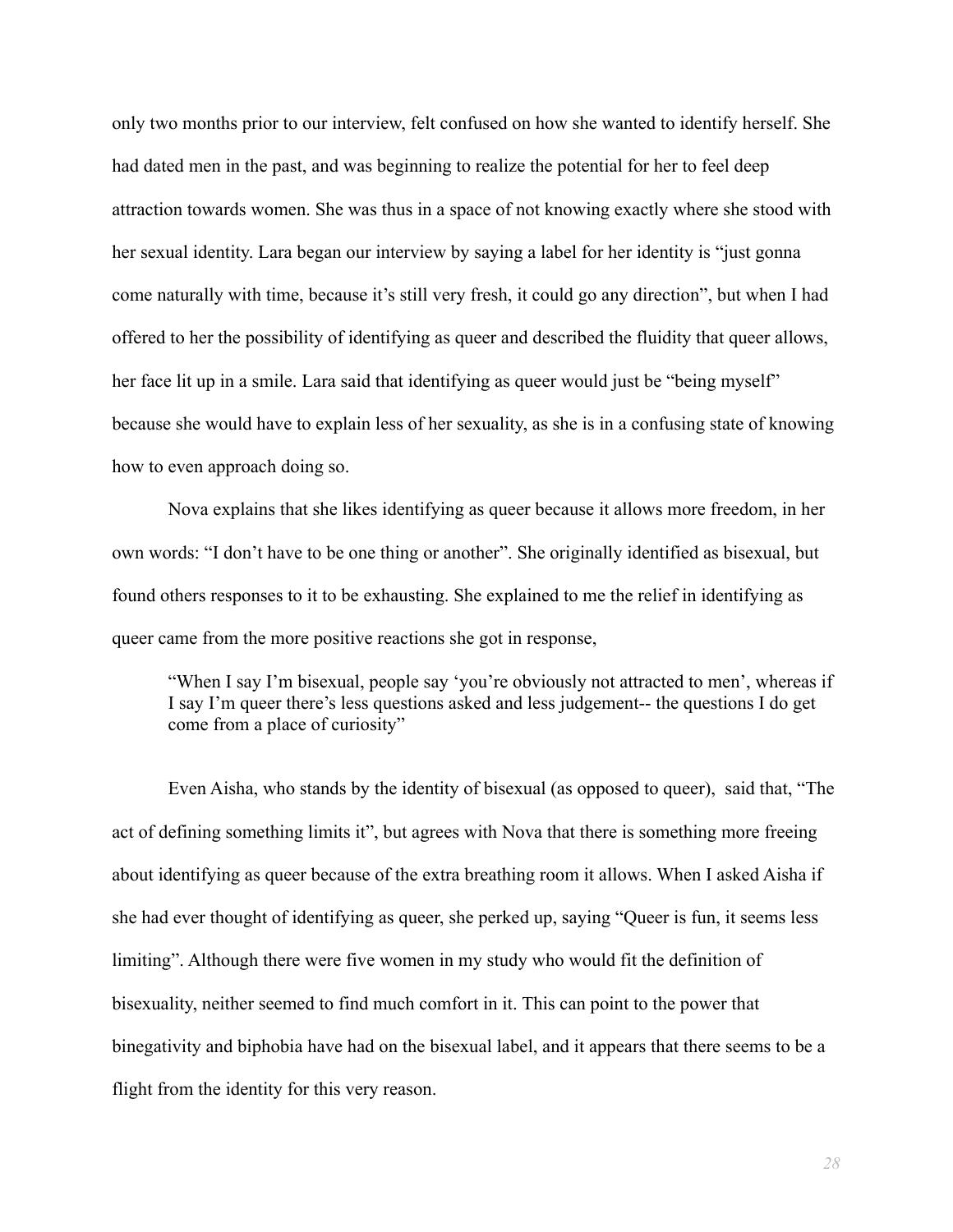Nova reflected on why it is that she has transitioned from identifying as bisexual to identifying as queer, saying, "Maybe I'm even hiding behind the term, because queer can be anything". It seems that queer can be a safer identity for people who are attracted to all genders because it doesn't hold the weight of biphobia that bisexuality has garnered throughout its existence. Queer can be a way to exist as bisexual without all of the negative implications that others press onto bisexuality.

Queer has also become to bloom as an identity in a time in which queer communities and, to a lesser extent, broader society have began to move away from a strict gender binary. Transgender identites began to challenge sexuality through posing the question of whether sexual orientation is about sex or gender, and the recent rise in non-binary identifying people adds another element to the mix of sexuality. In a world of men and women, sexuality is about choosing from genders, and thus the use of the term bisexuality implies the choice of two. But gender is no longer seen as two distinct categories. Previously, transgender people could be incoporated into *bi*sexuality as placing them into the category of their gender (as opposed to their assignment at birth). However, non-binary people challenge the use of the word bisexual as they challenge the divison of gender into two distinct groups. Although bisexual has been re-defined by some to express attraction to *all* genders, upon hearing the word bisexual the prefix "bi" may too literally implies two genders in a way that is unfitting in a world that accepts the existence of more than two strict genders.

It is interesting to note that the flight is specifically from the *identity* of bisexuality, and not necessarily the *experience* of it. Bisexuality as a label has fallen out of style, but people have not stopped having attraction to both and all genders, they've merely just began to stop calling it bisexuality. None of the four previously outlined domains influencing the losing of the bisexual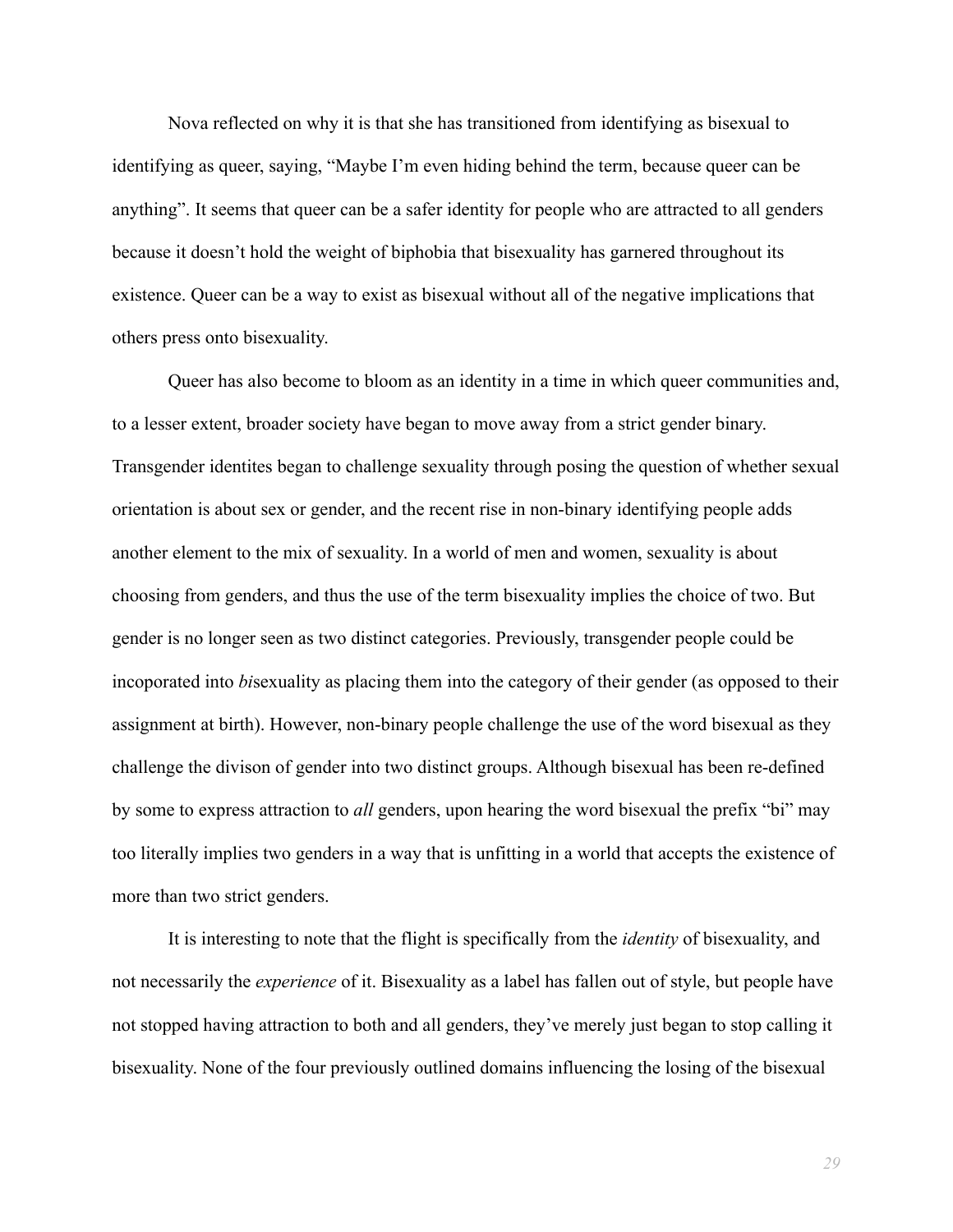identity actually influence the attractions that bisexual women are having. The dissolving of the bisexual identity comes down to word choice, not object choice. There is no evolution in the way that sexuality is being experienced, but rather a cultural shift in how this experience is being named. There is a sad element to the fact that it seems this change is at least in part motivated by biphobia instead of the creation of a more telling identity marker. Instead, the safety of queer exists in its blurriness and its ability to allow sexuality to remain discrete for those attracted to both men and women.

#### **Dutch Bisexuality: an Alternative Way Forward?**

*"Turn identity inside out so that instead of capturing us under its regime of difference as a negative measure, the desire of belonging becomes a force that proffers new modes of individuation and being."*

*—Elspeth Probyn,* "Outside Belongings"

Zoë was adopted when she was a young child and raised in the Netherlands, meaning that she is the only true Dutch participant that I interviewed. Contrasting from the more turbulent experiences of other bisexual participants, Zoë spoke of her sexuality and its related experiences with an ease that was difficult not to admire. When asked about how she describes her sexuality, she said that she dates both men and women with a preference for women. Zoë does not have any real attachment to a specific identity label, but said that "if you need a label, bisexual works". Zoë told me how her preference for women has recently become stronger, and that her preferences have shifted throughout her life, "At first, when I was younger, I mostly liked boys. But now I mostly like girls, I'm open minded though". There was a coolness to how she described this, it was clear she was not leaving out an inner turmoil about the evolving nature of her sexuality but rather released herself to it, comfortably allowing her sexuality the room to change and grow as she did.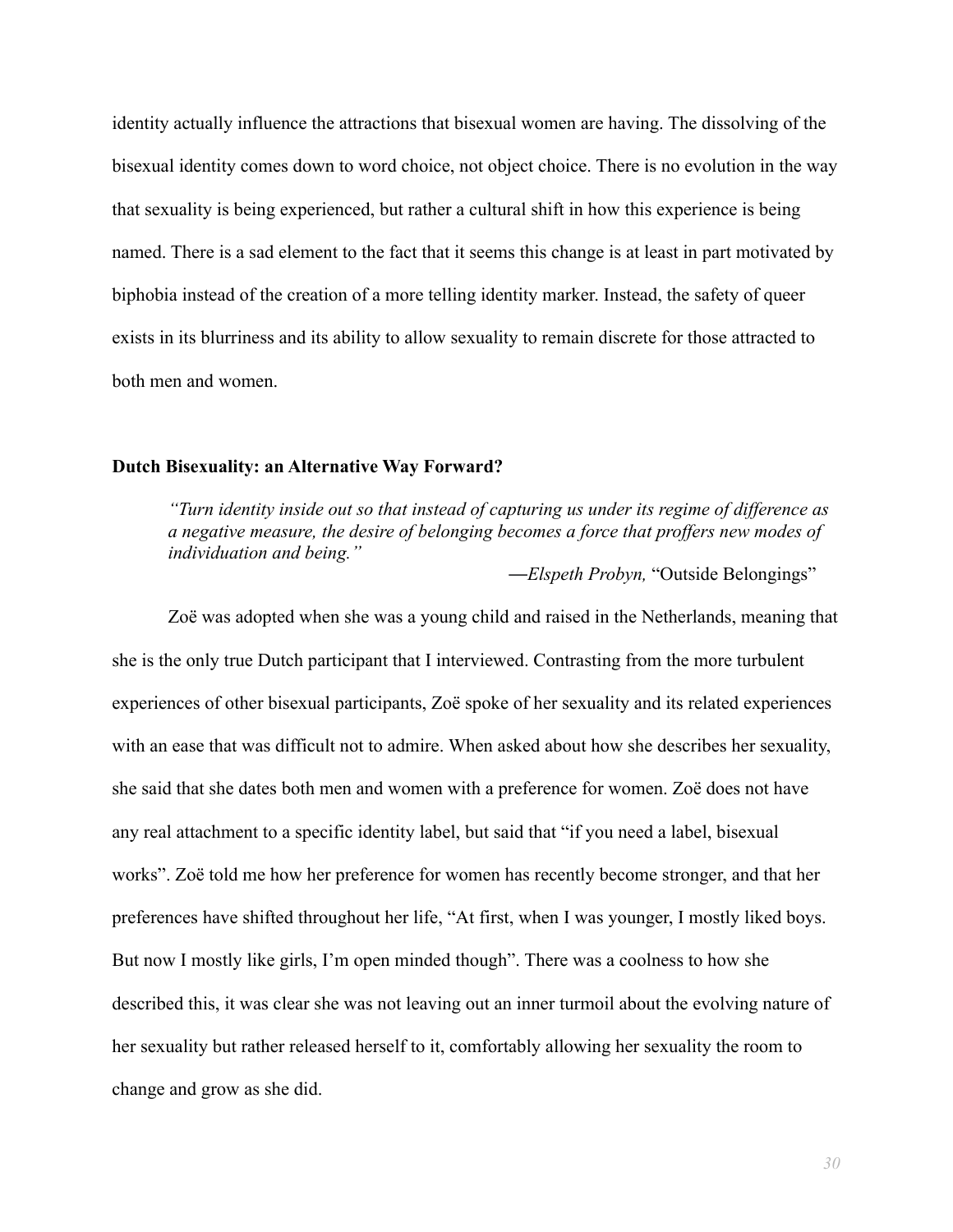Zoë described a very different experience of biphobia than other participants. She was so bold as to say she doesn't think she knows a single person who is homophobic, and she has never experienced a negative reaction when she's told other queer women that she's attracted to men as well as women. Unlike other participants from which stories of biphobic experiences sprung out of them as soon as they were asked, Zoë had to take a moment to think if she had ever truly felt judged for being attracted to men and women. After pondering, she came to a firm no.

Zoë offered a perspective on how there appears to be a divorce between ideas brought to Amsterdam from international residents and ideas that are borne from Dutch people themselves. Zoë described no tensions between herself and her Dutch lesbian friends over Zoë's attraction to men (although acknowledged that some lesbian women prefer to date other lesbian women). People born and raised in the Netherlands seem to care less about identity labels, describing the Dutch attitude about labels as, "Yeah whatever, don't make it complicated. Just be who you wanna be". Additionally, Zoë explained that she feels less of a need to seek out queer spaces because there are few spaces that she does not feel comfortable being queer in.

The contrast between Zoë's experiences and feelings were stark from that of other participants who found being bisexual to be riddled with much more difficulty than Zoë described. Although it would be absurd to claim that Dutch attitudes are fully devoid of biphobia, it seems that much of the prominence of biphobia is an imported good brought to Amsterdam by international residents. Zoë did not know it was "such a big deal" to care so much about identity labels until interacting with non-Dutch people, such as those living in Amsterdam from abroad or during Zoë's time abroad in the United States. It is worth considering the kinds of prejudice and discrimnation one may bring from other European countries.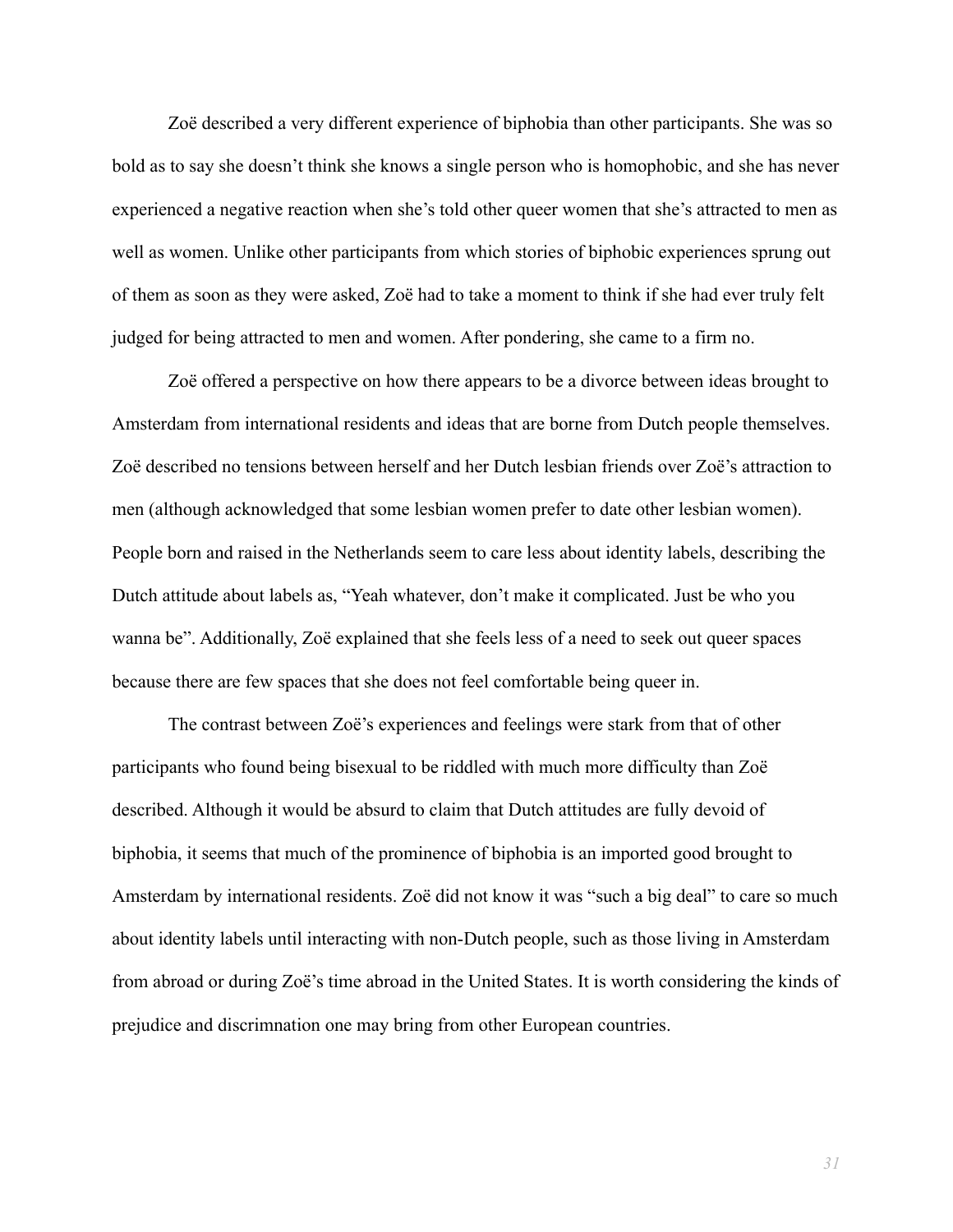The lack of importance of identity labels in Dutch culture poses the question of what exactly the function of identity labels is. Of course there can be solace in better understanding oneself through a sexual identity and being able to collect with others who identify similarly can help foster acceptance for ones own identity. But it would seem that the lack of necessity for Dutch people to get wrapped up in labels is a thing of beauty, as shown in the ease of which Zoë has allowed her sexuality to evolve as it wishes. If labels can function to create an "Us versus Them" dichotomy, the lack of strong label usage within Dutch culture is unifying; the need for strong identity differences seen outside of Dutch culture is divisive. It is not to say that there is no conception of "Us versus Them" in Dutch society, but rather that queer people are seen as the " $Us$ ".

Dutch bisexual women may not feel the pressure to blend in to a space they already feel accepted into. They are not asked to blend in through hiding, but through the absence of a need to disclose their bisexuality to test if they are safe or not. Even other participants who adopted the more loose label of queer did not have close to the same amount of peace that Zoë had with her identity. As acceptance of queer people rises in society, labels may be a skin that the queer community is outgrowing. As the skin is outgrown, it becomes tight, itchy, and restricting; it begins to box people in and exclude others out. Zoë suggests an alternative route to harmony in queer communities; instead of working to untangle biphobia and celebrate bisexuality, we may be moving in the direction of allowing labels to lose their relevance altogether.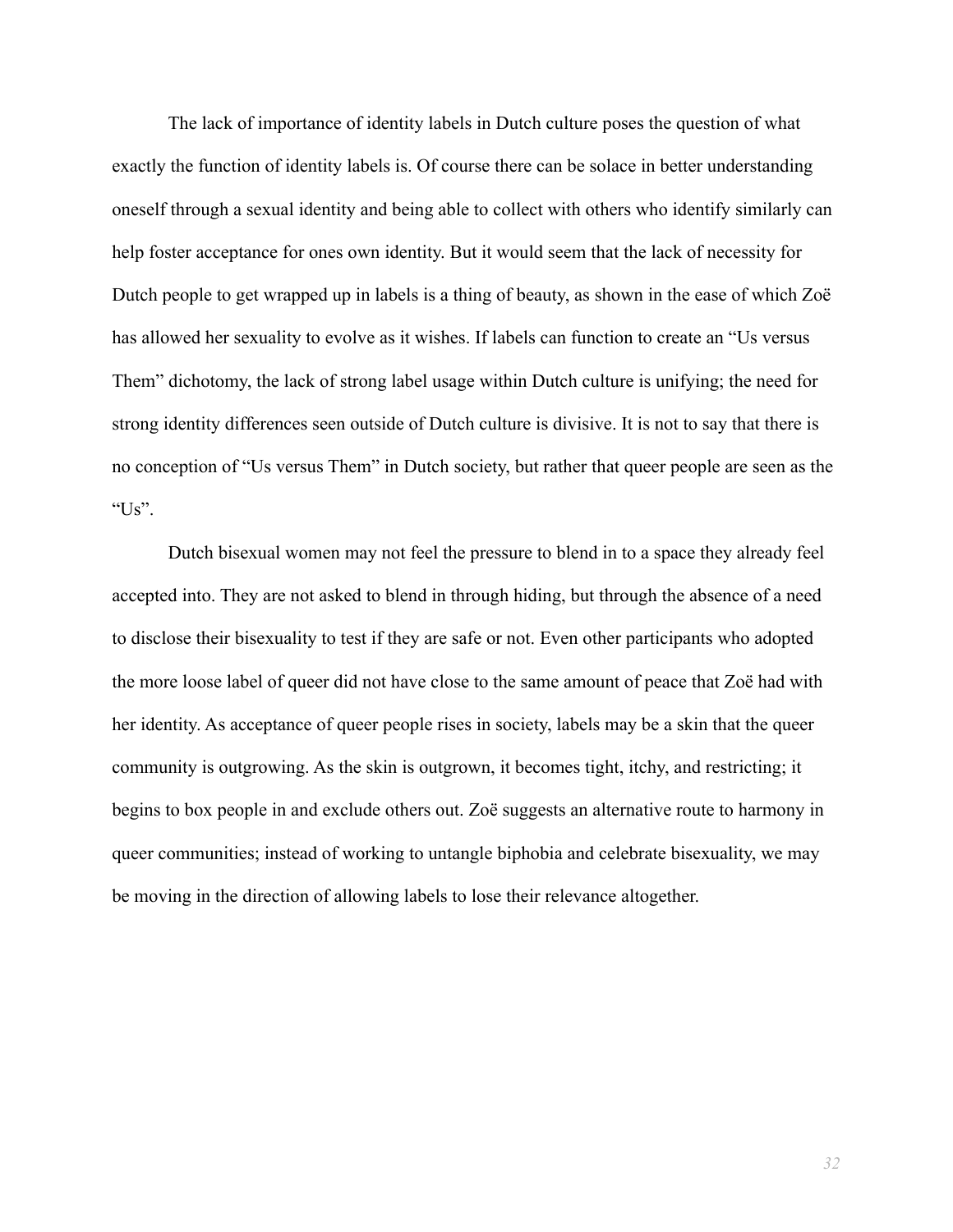#### **Conclusion**

This research did not find much new evidence of biphobia; many of the experiences my participants detailed would not be shocking to someone well-informed in the area of bisexuality studies. The importance of this study is not about the mere presence and the texture of biphobia. Rather, this study seeks to highlight that biphobia is ever present even in a city seen to be one of the most queer accepting in the world. It also draws conclusions about how bisexual women are suffering under the pressure of biphobia. Its location in Amsterdam is vital to the implications of the study, as Amsterdam is seen as one of the most queer accepting cities in the world. Biphobia is thus more meaningful in a city that queer people flock to for safety.

Queer may be a step in the direction of giving up the importance of sexual identity. It is nebulous, a definition that is not much of a definition at all. Queer may speak to someones gender, it may speak to their object choice, it may speak to their relationship orientation (monogamous, polyamorous, etc.) — queer is limitless in the range it has the possibility to envelop as it is adopted by more and more people.

Is the solution to reclaim bisexuality? Not necessarily. Although tragic that the label has endured so much as to have the power to elicit an immediate recoil in certain people, the efforts to repair the reputation of bisexuality may be better channeled in to moving away from strict identity borders altogether. The rejection of a gender binary as well as a push towards acceptance that exists without the need for divisive labels may suggest that the bisexual label is becoming obsolete. A movement to reclaim a label that the world may be outgrowing could be a fruitless harvest.

This may strike fear into those who have found solace in strong identity labels. Sexual identity labels were undeniably a valueable tool in early LGBTQIA+ organizing, they were a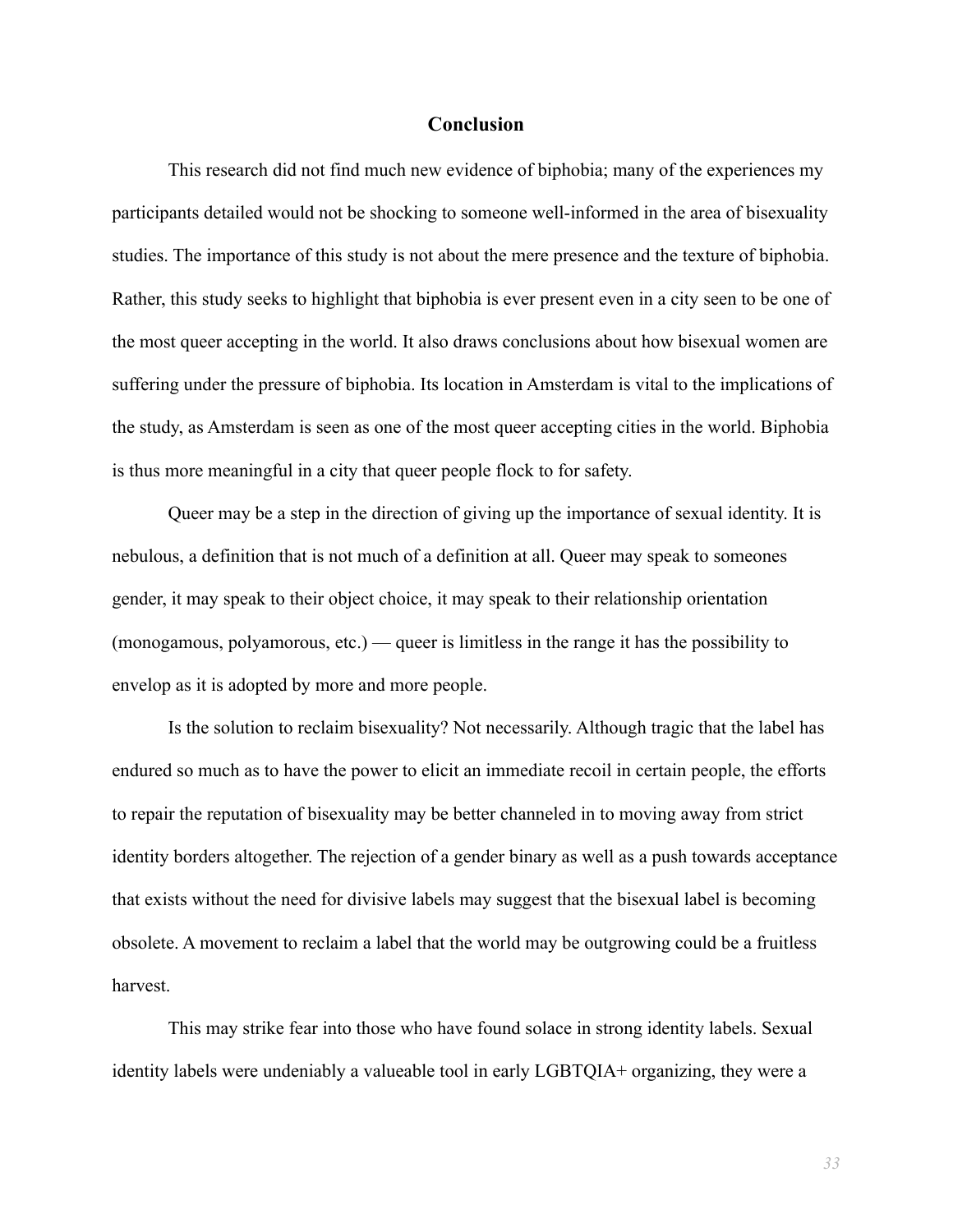vital common ground for queer people to collect upon. As LGBTQIA+ acceptance movement gain more traction, the same tools which brought us to the present day may be worth re-examining. Are labels still pushing us in the right direction, do they continue to lift the community up in collective action? Or are they a way to weigh some queer people down and lift up a select lucky few?

It may be both examining what the goal of the LGBTQIA+ movement was, and what it is today. Is it incorrect to think the movement for acceptance included freedom of sexuality for all? Or just for those who played by the correct set of rules?

Although not measured in this study whether bisexual women face more discrimination from straight or queer communities, the discrimination from a queer community from which you expect acceptance stings more; it is a strike from within your family.

#### **Limitations**

Limitations of this study include a small sample size of only six women. Additionally, I would have preferred to have interviewed more than one woman who was born and raised in the Netherlands to have a more solid Dutch perspective on bisexuality in the Netherlands. Almost all my participants were bisexual, meaning that tensions detailed between lesbian and bisexual women were most often given from the bisexual perspective.This study is subject to sampling bias, as participants were not randomly selected and self-selected themselves into participation in this study. Data and results of this study cannot be reasonably extrapolated outside of a population of young lesbian, queer, and/or bisexual women due to the specificity of the population.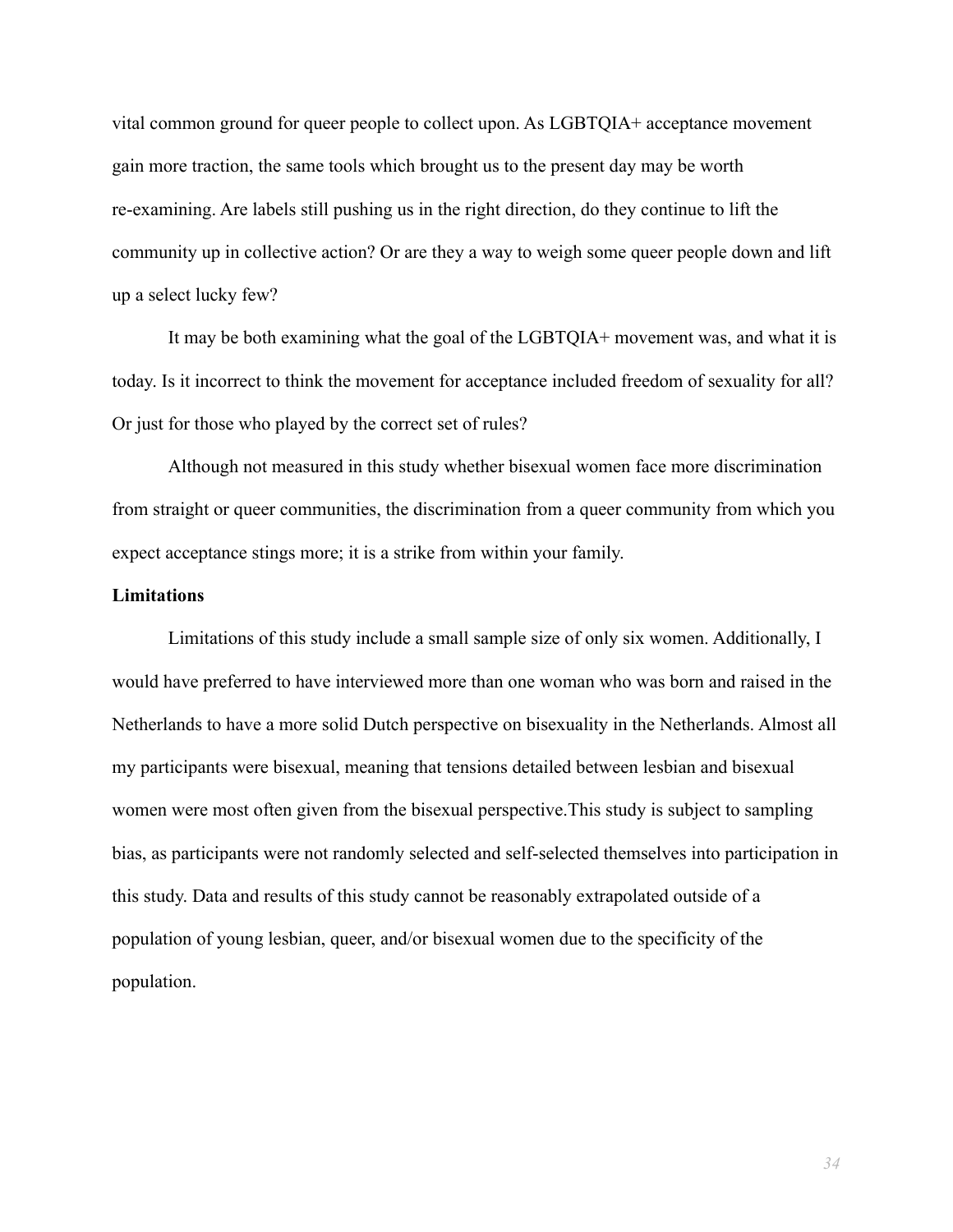### **Future Directions**

While this study mostly gave a voice to bisexual women who experienced biphobia, future studies on the experience of biphobia in Amsterdam may include delving deeper into perpetrators of biphobia to better understand the cognitive environment that exists within those perpetuating biphobia. By understanding this better, steps may be taken forward to lessening the burden of biphobia within LGBTQIA+ communities both in Amsterdam and the world. With the knowledge of the impact this has on bisexual women, understanding those who are actively harming them may help to continue to diminish the relevance of biphobia. We must better see the dragon if we are to slay it.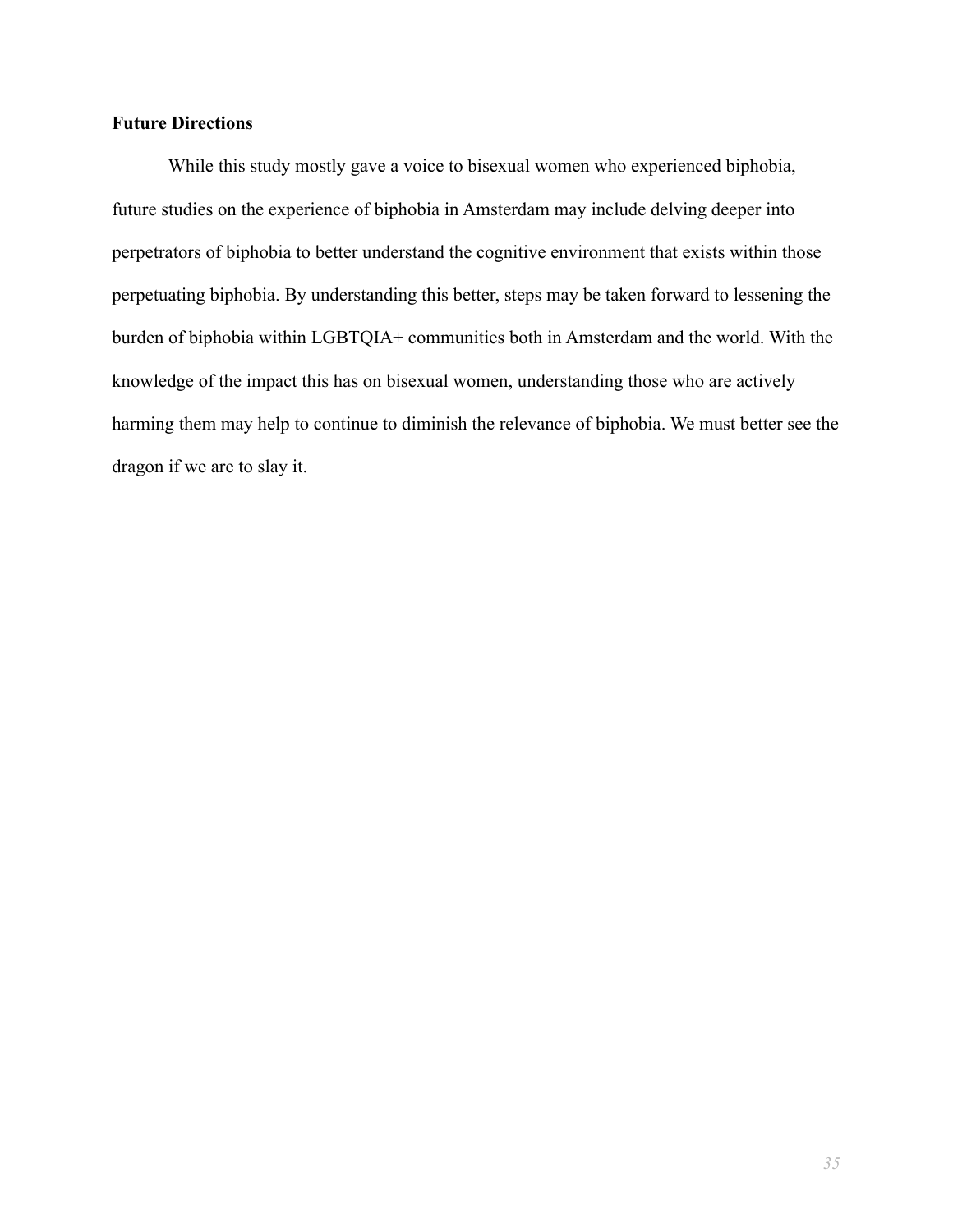#### **Bibliography**

- [Ault, A. \(1994\). Hegemonic Discourse in an Oppositional Community: Lesbian Feminists and](https://www.zotero.org/google-docs/?u4tKI0) Bisexuality. *[Critical Sociology](https://www.zotero.org/google-docs/?u4tKI0)*, *20*(3), 107–122. [https://doi.org/10.1177/089692059402000306](https://www.zotero.org/google-docs/?u4tKI0)
- [Baumgartner, R. \(2017\). "I think that I'm not a relationship person": Bisexual women's accounts](https://www.zotero.org/google-docs/?u4tKI0) [of \(internalised\) binegativity in non-monogamous relationship narratives.](https://www.zotero.org/google-docs/?u4tKI0) *Psychology of [Sexualities Review](https://www.zotero.org/google-docs/?u4tKI0)*, *8*, 25–40.
- [Hayfield, N. \(2020\). The invisibility of bisexual and pansexual bodies: Sexuality, appearance](https://www.zotero.org/google-docs/?u4tKI0) [norms, and visual identities. In](https://www.zotero.org/google-docs/?u4tKI0) *Bisexuality in Europe: Sexual Citizenship, Romantic [Relationships, and Bi+ Identities](https://www.zotero.org/google-docs/?u4tKI0)*. Routledge.
- [Maliepaard, E. \(2017\). Bisexuality in the Netherlands: Connecting Bisexual Passing,](https://www.zotero.org/google-docs/?u4tKI0) [Communities, and Identities.](https://www.zotero.org/google-docs/?u4tKI0) *Journal of Bisexuality*, *17*(3), 325–348. [https://doi.org/10.1080/15299716.2017.1342214](https://www.zotero.org/google-docs/?u4tKI0)
- McLean, J. (2003). *[Daily desires: Everyday geographies](https://www.zotero.org/google-docs/?u4tKI0) of bisexual men* [M.A., Simon Fraser [University \(Canada\)\].](https://www.zotero.org/google-docs/?u4tKI0)

[https://www.proquest.com/docview/305071877/abstract/BC4C59B5C4634F9CPQ/1](https://www.zotero.org/google-docs/?u4tKI0)

[van Alphen, E. C. J. \(2017\). Erasing Bisexual Identity: The Visibility and Invisibility of](https://www.zotero.org/google-docs/?u4tKI0) [Bisexuality as a Sexual Identity in the Dutch Homosexual Movement, 1946-1972.](https://www.zotero.org/google-docs/?u4tKI0) *[Journal of Homosexuality](https://www.zotero.org/google-docs/?u4tKI0)*, *64*(2), 273–288.

[https://doi.org/10.1080/00918369.2016.1179032](https://www.zotero.org/google-docs/?u4tKI0)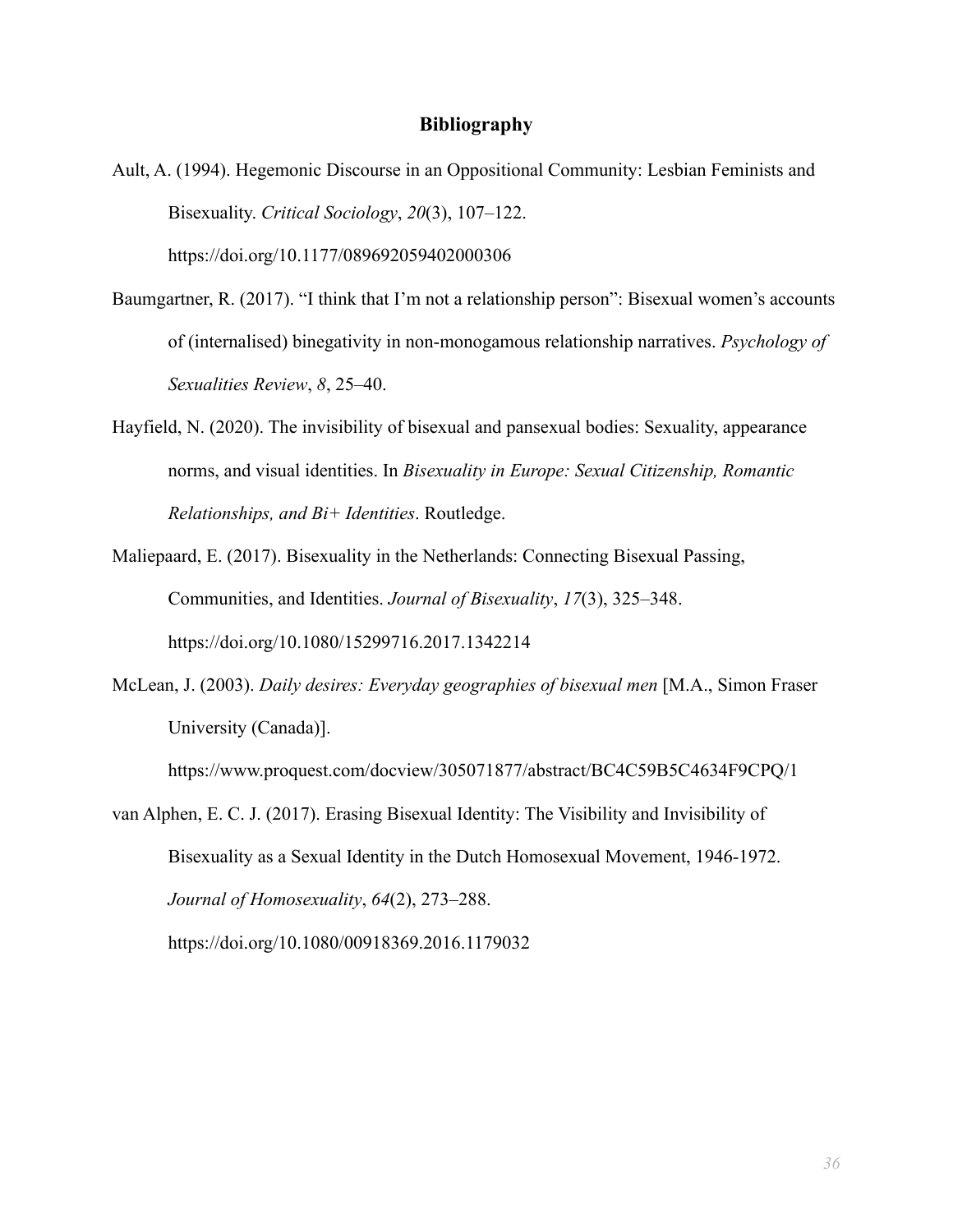## **Appendix**

## *Interview Guide*

- 1. How long have you lived in Amsterdam?
	- a. *If not originally from Amsterdam:* Where did you move from?
	- b. Why did you choose to come to Amsterdam?
- 2. What words would you use to describe your sexuality?
	- a. What does that mean to you?